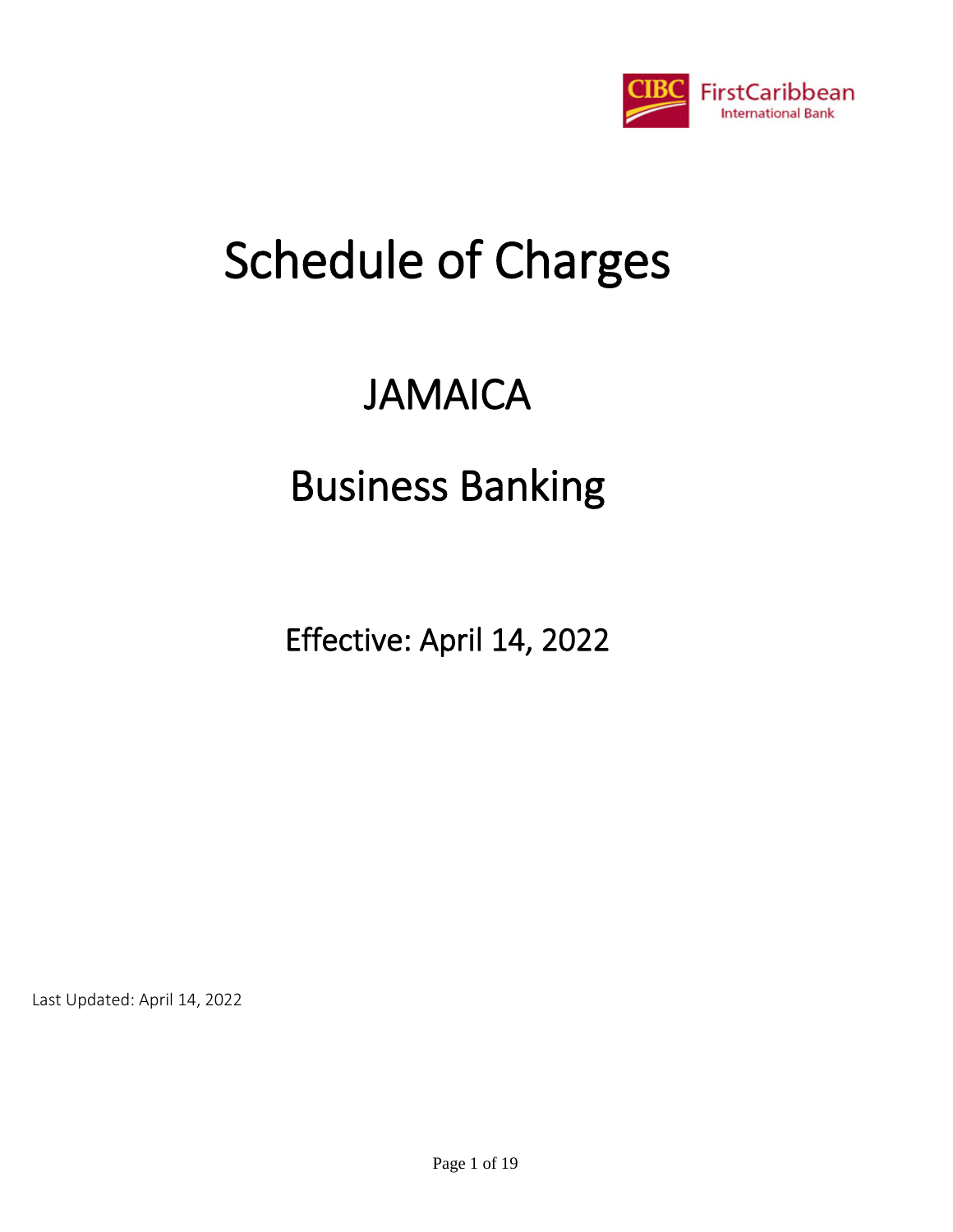

#### **CONTENTS**

- DEPOSIT AND TRANSACTION ACCOUNTS LOCAL CURRENCY
- DEPOSIT AND TRANSACTION ACCOUNTS FOREIGN CURRENCY
- SUNDRY SERVICES
- LENDING AND CARD SERVICES
- CORPORATE SERVICES
- TRADE SERVICES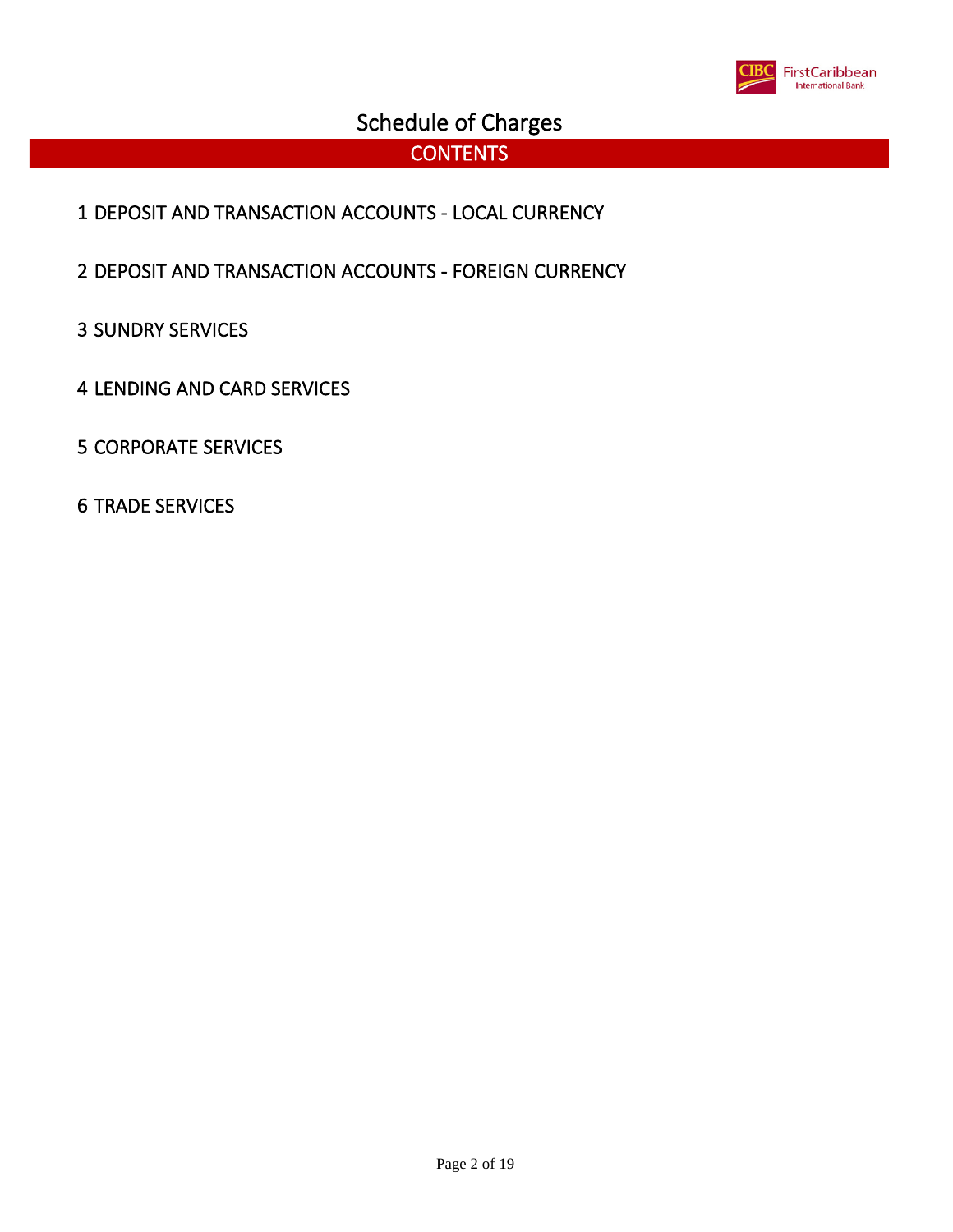

| DEPOSIT AND TRANSACTION ACCOUNTS - LOCAL CURRENCY |                               |                      |                                   |  |  |  |  |
|---------------------------------------------------|-------------------------------|----------------------|-----------------------------------|--|--|--|--|
|                                                   | <b>ICHARGES</b><br>(pre -GCT) | <b>GCT</b><br>15.00% | <b>FINAL CHARGES</b><br>(inc.GCT) |  |  |  |  |
| Chequing Accounts (Product code 744)              |                               |                      |                                   |  |  |  |  |
| Average Balance to avoid monthly service fee      | N/A                           |                      | N/A                               |  |  |  |  |
| Monthly Service Fee                               | JMD 459.23                    | JMD 68.88            | JMD 528.11                        |  |  |  |  |
| Transactions: In Branch/Over-The-Counter          |                               |                      |                                   |  |  |  |  |
| Free Debits per month                             |                               |                      |                                   |  |  |  |  |
| Debits/Withdrawals fee (after free debits)        | JMD 85.84                     | JMD 12.88            | JMD 98.72                         |  |  |  |  |
| Free Credits per month                            | 4                             |                      | 4                                 |  |  |  |  |
| *Credits/Deposits fee (after free credits)        | JMD 85.84                     | JMD 12.88            | JMD 98.72                         |  |  |  |  |

| Unlimited Accounts (Product code 774)        |               |              |               |  |  |
|----------------------------------------------|---------------|--------------|---------------|--|--|
| Average Balance to avoid monthly service fee | N/A           |              | N/A           |  |  |
| Monthly Service Fee                          | JMD 10,638.30 | JMD 1,595.74 | JMD 12,234.04 |  |  |
| Transactions: In Branch/Over-The-Counter     |               |              |               |  |  |
| Free Debits per month                        | Unlimited     |              | Unlimited     |  |  |
| Debits/Withdrawals fee (after free debits)   | Free          |              | Free          |  |  |
| Free Credits per month                       | Unlimited     |              | Unlimited     |  |  |
| *Credits/Deposits fee (after free credits)   | Free          |              | Free          |  |  |

| Interest Accounts (Product code 755)                                                                              |            |            |            |  |  |
|-------------------------------------------------------------------------------------------------------------------|------------|------------|------------|--|--|
| Average Balance to avoid monthly service fee                                                                      | N/A        |            | N/A        |  |  |
| Monthly Service Fee                                                                                               | JMD 680.85 | JMD 102.13 | JMD 782.98 |  |  |
| Transactions: In Branch/Over-The-Counter                                                                          |            |            |            |  |  |
| Free Debits per month                                                                                             |            |            |            |  |  |
| Debits/Withdrawals fee                                                                                            | JMD 119.15 | JMD 17.87  | JMD 137.02 |  |  |
| Free Credits per month                                                                                            | Unlimited  |            | Unlimited  |  |  |
| *Credits/Deposits fee (after free credits)                                                                        | Free       |            | Free       |  |  |
| * Charges apply to cash deposits over J\$500,000.00. Please refer to the Large Cash Deposits section for details. |            |            |            |  |  |

| <b>OVERDRAFTS</b>                                                         |                           |                          |                          |  |
|---------------------------------------------------------------------------|---------------------------|--------------------------|--------------------------|--|
| Set up/Annual Renewal Fee: ACA & Temporary<br>Overdrafts                  | 2.00% Minimum \$2,575.11  | 0.3% Min. JS424.89       | 2.30% Minimum \$3,000.00 |  |
| Excess Overdraft Fee (in addition to encroachment<br>rate)                | 0.835% Minimum \$1,596.57 | 0.125% Min.<br>J\$239.49 | 0.96% Minimum \$1,836.06 |  |
| Unauthorized Overdraft Fee (in addition to<br>encroachment rate)          | 2.00% Minimum \$1,596.57  | 0.3% Min. J\$239.49      | 2.30% Minimum \$1,836.06 |  |
| Note: Overdraft interest rates are charges seperately. See rate bulletin. |                           |                          |                          |  |

*Notes:*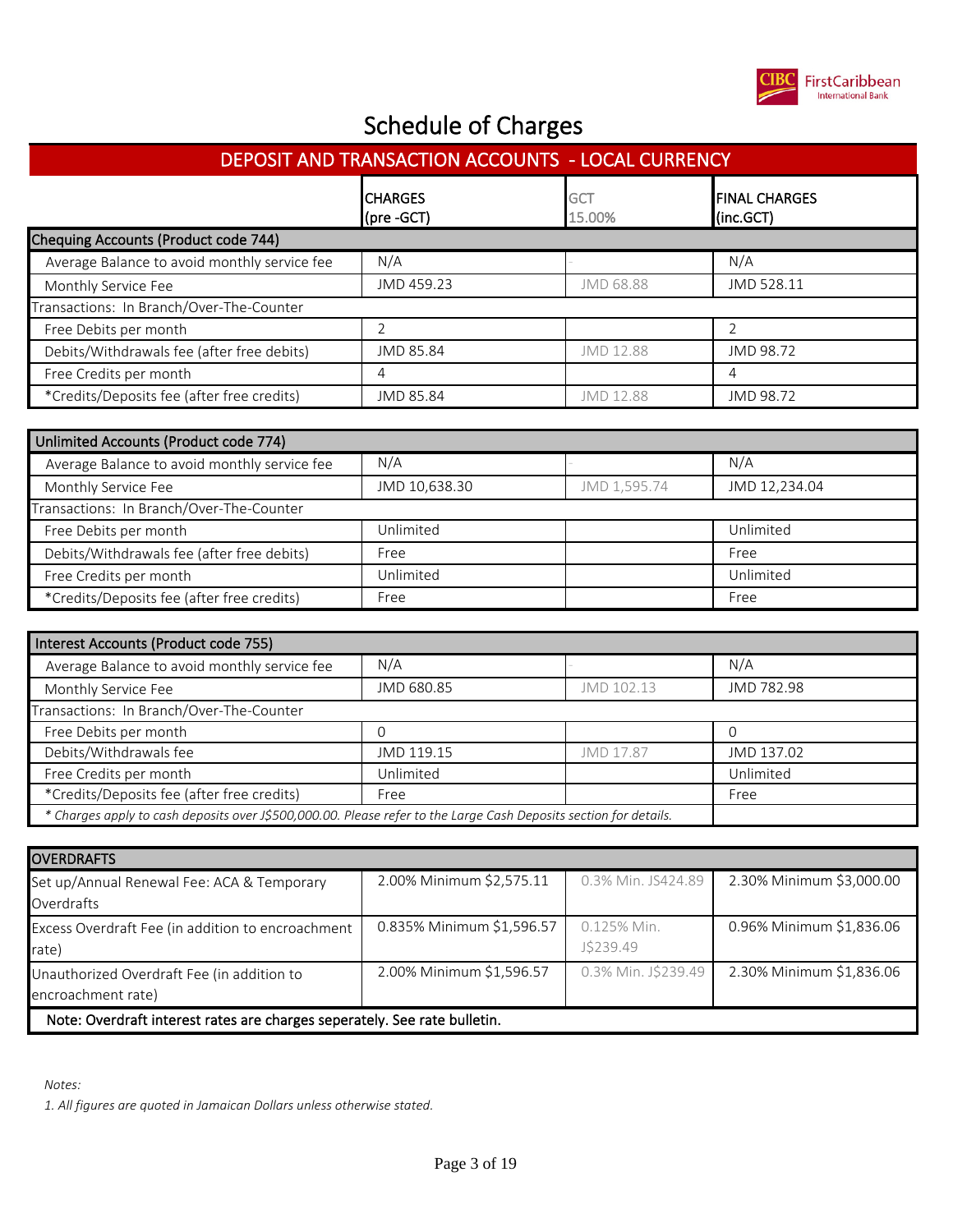

| <b>DEPOSIT AND TRANSACTION ACCOUNTS - FOREIGN CURRENCY</b> |                                |                      |                                            |  |  |
|------------------------------------------------------------|--------------------------------|----------------------|--------------------------------------------|--|--|
|                                                            | <b>I</b> CHARGES<br>(pre -GCT) | <b>GCT</b><br>15.00% | <b>IFINAL CHARGES</b><br>$\vert$ (inc.GCT) |  |  |
| UNITED STATES DOLLAR (USD) - Chequing Accounts             |                                |                      |                                            |  |  |
| Non-Sufficient Funds                                       | <b>USD 32.77</b>               | <b>USD 4.92</b>      | USD 37.69                                  |  |  |
| Charge backs - (items returned to us by another bank)      | USD 28.33                      | <b>USD 4.25</b>      | USD 32.58                                  |  |  |
| Monthly Service Fee                                        | USD 43.35                      | <b>USD 6.50</b>      | <b>USD 49.85</b>                           |  |  |
| Free monthly debits                                        |                                |                      |                                            |  |  |
| Withdrawals /Debits/Cheques - In Branch/Over The Counter   | <b>USD 2.58</b>                | <b>USD 0.39</b>      | <b>USD 2.96</b>                            |  |  |
| Free monthly credits                                       |                                |                      |                                            |  |  |
| Deposits/Credits - In Branch/Over The Counter              | <b>USD 0.86</b>                | <b>USD 0.13</b>      | USD 0.99                                   |  |  |

| <b>CANADIAN DOLLAR (CAD) - Chequing Accounts</b>         |           |          |           |  |
|----------------------------------------------------------|-----------|----------|-----------|--|
| Non-Sufficient Funds                                     | CAD 46.81 | CAD 7.02 | CAD 53.83 |  |
| Charge backs - (items returned to us by another bank)    | CAD 9.44  | CAD 1.42 | CAD 10.86 |  |
| Monthly Service Fee                                      | CAD 12.88 | CAD 1.93 | CAD 14.81 |  |
| Free monthly debits                                      |           |          |           |  |
| Withdrawals /Debits/Cheques - In Branch/Over The Counter | CAD 0.86  | CAD 0.13 | CAD 0.99  |  |
| Free monthly credits                                     |           |          |           |  |
| Deposits/Credits - In Branch/Over The Counter            | CAD 0.86  | CAD 0.13 | CAD 0.99  |  |

| POUND STERLING (GBP) - Chequing Accounts                 |           |          |           |  |
|----------------------------------------------------------|-----------|----------|-----------|--|
| Non-Sufficient Funds                                     | GBP 10.64 | GBP 1.60 | GBP 12.24 |  |
| Charge backs - (items returned to us by another bank)    | GBP 4.72  | GBP 0.71 | GBP 5.43  |  |
| Monthly Service Fee                                      | GBP 8.58  | GBP 1.29 | GBP 9.87  |  |
| Free monthly debits                                      |           |          |           |  |
| Withdrawals /Debits/Cheques - In Branch/Over The Counter | GBP 0.56  | GBP 0.08 | GBP 0.64  |  |
| Free monthly credits                                     |           |          |           |  |
| Deposits/Credits - In Branch/Over The Counter            | GBP 0.56  | GBP 0.08 | GBP 0.64  |  |

| EURO (EUR) - Chequing Accounts                           |                      |                 |                        |  |
|----------------------------------------------------------|----------------------|-----------------|------------------------|--|
| Non-Sufficient Funds                                     | EUR 10.64            | <b>EUR 1.60</b> | <b>EUR 12.24</b>       |  |
| Charge backs - (items returned to us by another bank)    | <b>EUR 4.72</b>      | <b>EUR 0.71</b> | <b>EUR 5.43</b>        |  |
| Monthly Service Fee                                      | <b>EUR 8.58</b>      | <b>EUR 1.29</b> | EUR 9.87               |  |
| Free monthly debits                                      |                      |                 |                        |  |
| Withdrawals /Debits/Cheques - In Branch/Over The Counter | EUR 0.56             | <b>EUR 0.08</b> | EUR 0.64               |  |
| Free monthly credits                                     |                      |                 |                        |  |
| Deposits/Credits - In Branch/Over The Counter            | EUR 0.56             | <b>EUR 0.08</b> | EUR 0.64               |  |
| EUR deposit charge                                       | 0.7% p.a. of Average | 0.105%          | 0.805% p.a. of Average |  |
|                                                          | Monthly Balance      |                 | Monthly Balance        |  |

Notes:

1. All figures are quoted in Jamaican Dollars unless otherwise stated.

2. EUR currency fixed deposits and transaction accounts, where offered, are charged at a rate of 0.70% per annum.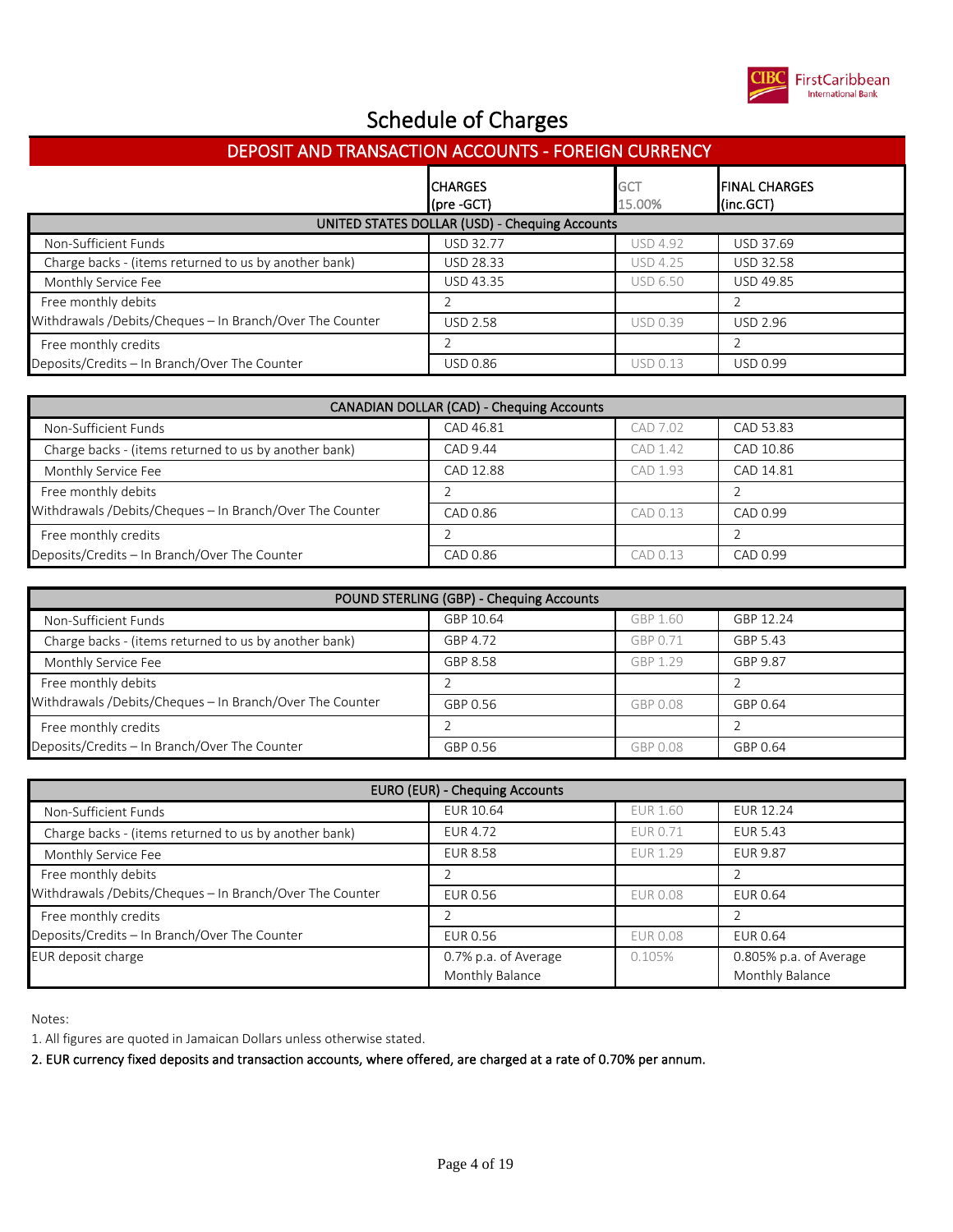

| <b>CHARGES</b><br>(pre -GCT) |               |                                                                                                                                 |                   |                                 | <b>FINAL CHARGES</b><br>(inc.GCT)     |
|------------------------------|---------------|---------------------------------------------------------------------------------------------------------------------------------|-------------------|---------------------------------|---------------------------------------|
|                              |               |                                                                                                                                 |                   |                                 |                                       |
|                              | Free          |                                                                                                                                 |                   |                                 | Free                                  |
|                              | Free          |                                                                                                                                 |                   |                                 | Free                                  |
|                              |               |                                                                                                                                 |                   |                                 |                                       |
|                              |               |                                                                                                                                 |                   |                                 |                                       |
| Via Internet                 | Via Branch    | Via Internet                                                                                                                    | Via Branch        | Via Internet                    | Via Branch                            |
| JMD 2,366.09                 | JMD 5,910.67  | JMD 354.91                                                                                                                      | JMD 886.60        | JMD 2,721.00                    | JMD 6,797.27                          |
| JMD 2,366.09                 | JMD 5,910.67  | JMD 354.91                                                                                                                      | JMD 886.60        | JMD 2,721.00                    | JMD 6,797.27                          |
|                              |               |                                                                                                                                 |                   |                                 |                                       |
| JMD 1,366.09                 | n/a           | JMD 204.91                                                                                                                      |                   | JMD 1,571.00                    | n/a                                   |
| JMD 2,011.30                 | n/a           | JMD 301.70                                                                                                                      |                   | JMD 2,313.00                    | n/a                                   |
|                              |               |                                                                                                                                 |                   |                                 |                                       |
|                              | JMD 3,181.54  | JMD 477.23                                                                                                                      |                   | JMD 3,658.77                    |                                       |
|                              |               | JMD 477.23                                                                                                                      |                   | J\$3,658.77 + Draft/RTGS fee    |                                       |
|                              |               |                                                                                                                                 |                   |                                 |                                       |
|                              | JMD 3, 181.54 |                                                                                                                                 | JMD 477.23        |                                 | JMD 3,658.77                          |
|                              |               |                                                                                                                                 |                   |                                 | USD/CAD \$19.75                       |
|                              | £15.45        |                                                                                                                                 | £2.32             |                                 | £17.77                                |
|                              | € 12.88       |                                                                                                                                 | € 1.93            |                                 | € 14.81                               |
|                              |               |                                                                                                                                 |                   |                                 |                                       |
|                              |               |                                                                                                                                 |                   |                                 |                                       |
| JMD 40.70                    | JMD 93.04     | JMD 6.11                                                                                                                        | JMD 13.96         | JMD 46.81                       | JMD 107.00                            |
| JMD 1,630.90                 | JMD 3,433.48  | JMD 244.64                                                                                                                      |                   |                                 | JMD 3,948.50                          |
|                              | JMD 5,000.00  |                                                                                                                                 | JMD 750.00        |                                 | JMD 5,750.00                          |
|                              |               |                                                                                                                                 |                   |                                 |                                       |
|                              | JMD 93.04     |                                                                                                                                 | JMD 13.96         |                                 | JMD 107.00                            |
| USD 40.00                    |               |                                                                                                                                 | <b>USD 6.00</b>   |                                 | USD 46.00                             |
|                              | charges       |                                                                                                                                 | <b>USD \$5.25</b> |                                 | USD \$40.25 + Foreign Bank<br>charges |
|                              | charges       |                                                                                                                                 | <b>USD \$4.50</b> |                                 | USD \$34.50 + Foreign Bank<br>charges |
|                              |               | <b>SUNDRY SERVICES</b><br>J\$3,181.54 + Draft/RTGS fee<br>USD/CAD \$17.17<br>USD \$35 + Foreign Bank<br>USD \$30 + Foreign Bank |                   | GCT<br>15.00%<br>USD/CAD \$2.56 | n/a<br>n/a<br>JMD 515.02 JMD 1,875.54 |

*Notes:*

*1. All figures are quoted in local currency unless otherwise stated.*

*2. RTGS - Real Time Gross Settlement is an initiative of some local Central Banks that allows commercial banks to make (large) inter-bank transactions in real-time in local currency*

*3. All wires are sent for Beneficiary to pay Correspondent fees*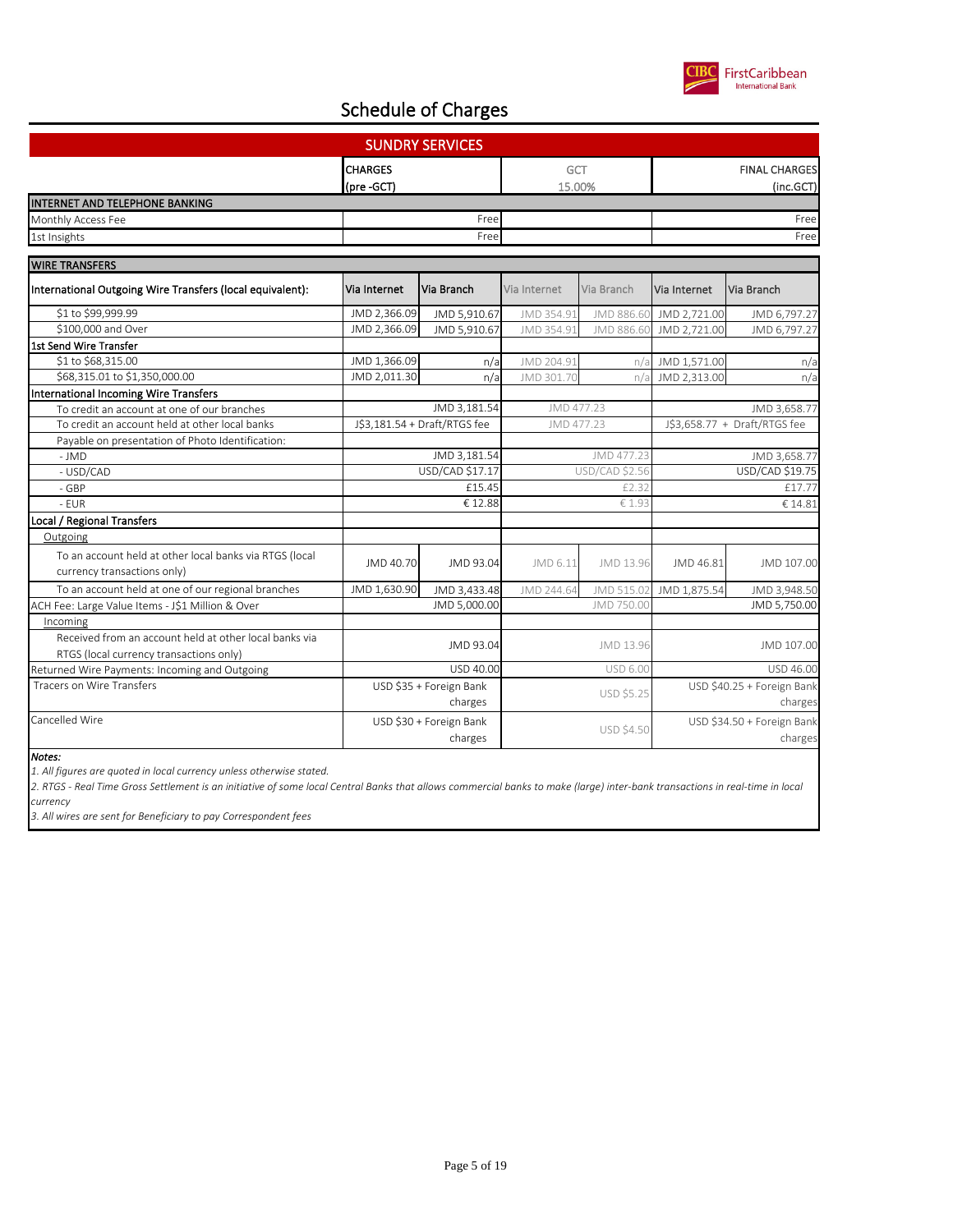

| <b>SUNDRY SERVICES</b> |            |                      |  |
|------------------------|------------|----------------------|--|
| <b>CHARGES</b>         | ---<br>uui | <b>FINAL CHARGES</b> |  |
| (pre -GCT)             | .00%       | (inc.GCT)            |  |

| <b>DRAFTS</b>                                                     |                           |                       |                          |
|-------------------------------------------------------------------|---------------------------|-----------------------|--------------------------|
| Local Draft (Manager's Cheque) - Client                           | JMD 525.00                | JMD 78.75             | JMD 603.75               |
| Local Draft (Manager's Cheque) - Non-Client                       | JMD 1,201.72              | JMD 180.26            | JMD 1,381.98             |
|                                                                   | J\$5,000. 00 Handling Fee | J\$750.00             | J\$5,750.00 Handling Fee |
| Local Draft (Manager's Cheque) over J\$1 million - Client         | J\$525.00 Draft fee       | J\$78.75              | J\$603.75 Draft fee      |
|                                                                   | J\$ 5,525.00              | J\$ 828.75            | J\$ 6,353.75 TOTAL       |
|                                                                   | J\$6,201.72 Handling Fee  | JS 930.26             | J\$7,131.98 Handling Fee |
| Local Draft (Manager's Cheque) over J\$1 million - Non-Client     | J\$1,201.72 Draft fee     | J\$180.26             | J\$1,381.98 Draft fee    |
|                                                                   | J\$ 7,403.44              | JS 1,110.52           | J\$ 8,513.96 TOTAL       |
| USD Draft - drawn on a local Bank                                 | JMD 3,600.00              | JMD 540.00            | JMD 4.140.00             |
|                                                                   | J\$1,613.73 Handling Fee  | JS 242.06             | J\$1,855.79 Handling Fee |
| USD Draft - drawn on a foreign Bank                               | J\$4,886.27 Draft fee     | J\$732.94             | J\$5,619.21 Draft fee    |
|                                                                   | JS6.500.00                | JS 975.00             | J\$7,475.00 TOTAL        |
| Other Foreign Currency Draft paid in local currency               | JMD 3,600.00              | JMD 540.00            | JMD 4,140.00             |
|                                                                   | 1.073% Min J\$ 1,613.73   | 0.161% Min J\$ 242.06 | 1.234% Min J\$1,855.79   |
|                                                                   | Handling Fee              |                       | Handling Fee             |
| Other Foreign Currency Draft paid in foreign currency             | J\$4,886.27 Draft fee     | \$732.94              | J\$ 5,619.21 Draft Fee   |
|                                                                   | 1.073% Min J\$ 6,500.00   | 0.161% Min J\$ 975.00 | 1.234% Min J\$ 7,475.00  |
| Tracers on Local Drafts (plus costs)                              | <b>USD 25.75</b>          | <b>USD 3.86</b>       | USD \$29.61 + Costs      |
| Tracers on Foreign Drafts (plus costs)                            | <b>USD 25.75</b>          | <b>USD 3.86</b>       | USD \$29.61 + Costs      |
| Stop Payment on Local Drafts (plus costs)                         | J\$340.43                 | J\$51.06              | J\$391.49 + Costs        |
| Stop Payment on Foreign Drafts<br>(includes foreign bank charges) | USD 42.92                 | <b>USD 6.44</b>       | USD 49.36                |
| Duplicate / Replacement Drafts - Local drafts - Client            | JMD 1,030.04              | JMD 154.51            | JMD 1,184.55             |
| Duplicate / Replacement Drafts - Local drafts - Non-Client        | JMD 1,287.55              | JMD 193.13            | JMD 1,480.69             |
| Duplicate / Replacement Drafts - Foreign drafts                   | JMD 1,716.74              | JMD 257.51            | JMD 1,974.25             |

| <b>STANDING ORDERS</b>                               |                                |                        |                                  |
|------------------------------------------------------|--------------------------------|------------------------|----------------------------------|
| Set-up - Local currency                              | JMD 257.51                     | JMD 38.63              | JMD 296.14                       |
| Set-up - Foreign currency                            | \$2.58 units of resp. currency | \$0.387 units of resp. | 2.97 units of resp. currency eg. |
|                                                      |                                | currency               | USD 2.97/GBP 2.97                |
| Amendment - Local currency                           | JMD 169.96                     | JMD 25.49              | JMD 195.45                       |
| Amendment - Foreign currency                         | USD 1.72                       | USD 0.26               | <b>USD 1.97</b>                  |
| Internal Standing Orders                             |                                |                        |                                  |
| Between accounts                                     | JMD 300.43                     | JMD 45.06              | JMD 345.49                       |
| To make a loan payment or pay annual fees for a bank | Free                           |                        | Free                             |
| service                                              |                                |                        |                                  |
| To transfer funds LOCALLY                            | JMD 954.19                     | JMD 143.13             | JMD 1,097.32                     |
| To transfer funds LOCALLY via Local RTGS Wire        | JMD 703.16                     | JMD 105.47             | JMD 808.63                       |
| To transfer funds OVERSEAS                           | J\$429.18 + Draft/wire fee     | J\$64.38               | $J$493.56 + draft/wire fee$      |
|                                                      |                                |                        |                                  |
| Charge of order cannot be processed                  | JMD 343.35                     | JMD 51.50              | JMD 394.85                       |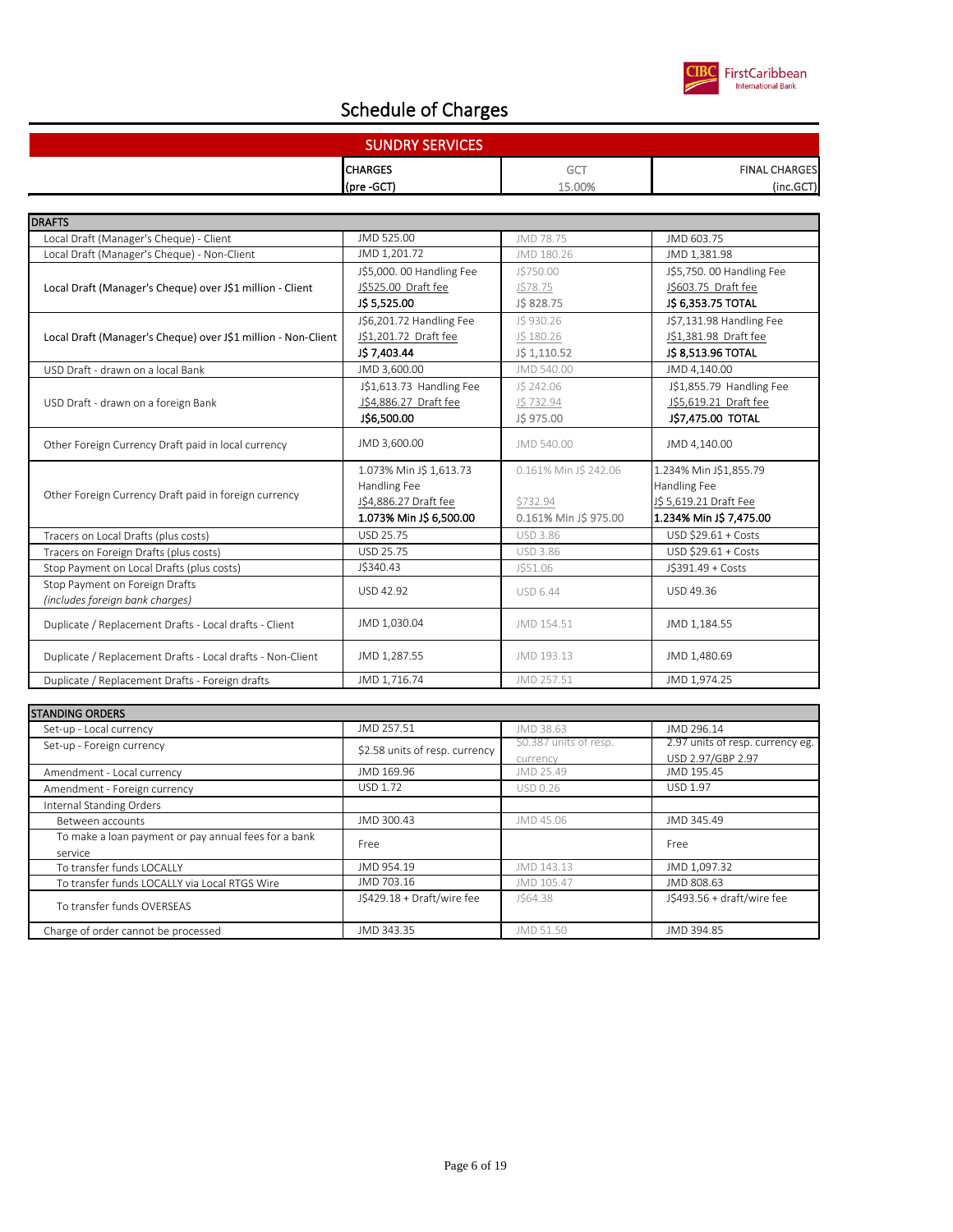

| <b>SUNDRY SERVICES</b> |                             |                      |  |
|------------------------|-----------------------------|----------------------|--|
| <b>CHARGES</b>         | $\sim$ $\sim$ $\sim$<br>uui | <b>FINAL CHARGES</b> |  |
| (pre-GCT               | '5.00%                      | (inc.GCT)            |  |

| <b>BILL PAYMENT</b>                                     |            |           |            |
|---------------------------------------------------------|------------|-----------|------------|
| Via the Internet                                        | Free       | Free      | Free       |
| Via the ABM                                             | Free       |           | Free       |
| Via Standing Order (bills are sent to bank for payment) | JMD 317.60 | JMD 47.64 | JMD 365.24 |
| Via Direct Debit (Pre-Authorized Payment)               | JMD 214.59 | JMD 32.19 | JMD 246.78 |

| <b>TRANSFER BETWEEN ACCOUNTS</b>               |                 |                   |            |
|------------------------------------------------|-----------------|-------------------|------------|
| By customer via our ABM, or internet banking   | Free            |                   | Free       |
| By us on written/faxed/telephoned instructions |                 |                   |            |
| JMD account                                    | JMD 858.37      | JMD 128.76        | JMD 987.13 |
| USD account                                    | USD \$3.13      | <b>USD \$0.47</b> | USD \$3.60 |
| CAD account                                    | CAD 3.00        | CAD 0.45          | CAD 3.45   |
| GBP account                                    | GBP 2.15        | GBP 0.32          | GBP 2.47   |
| EUR account                                    | <b>FUR 2.58</b> | FUR 0.39          | FUR 2.96   |
| Transfer between overdrawn accounts            | JMD 858.37      | JMD 128.76        | JMD 987.13 |
| Transfer to a third party account              | JMD 858.37      | JMD 128.76        | JMD 987.12 |

| <b>CHEQUE RELATED</b>                                         |              |                 |                              |
|---------------------------------------------------------------|--------------|-----------------|------------------------------|
| Cheque Books (all styles)                                     |              |                 | Cost                         |
| Stop payment on a local cheque (all reasons)                  | JMD 386.27   | JMD 57.94       | JMD 444.21                   |
| Stop payment on a foreign cheque (all reasons)                | USD 42.92    | USD 6.44        | USD 49.36 + foreign bank chg |
| Charge backs - (items returned to us by another bank)         |              |                 |                              |
| Local Cheque                                                  | JMD 686.70   | JMD 103.00      | JMD 789.70                   |
| Foreign Cheques (add foreign Bank Charge to the below<br>fee) |              |                 |                              |
| USD account                                                   | USD \$24.55  | USD \$3.68      | USD \$28.23                  |
| CAD account                                                   | CAD 28.33    | CAD 4.25        | CAD 32.57                    |
| GBP account                                                   | GBP 17.00    | GBP 2.55        | GBP 19.55                    |
| <b>EUR</b> account                                            | EUR 17.00    | <b>EUR 2.55</b> | EUR 19.55                    |
| Travellers Cheques cashed in                                  | JMD 86.00    | JMD 12.90       | JMD 98.90                    |
| Non-Sufficient Funds (return cheque charge)                   | JMD 1,115.88 | JMD 167.38      | JMD 1,283.26                 |
| PAP (Pre-Approved Payment) Initiation                         | JMD 686.70   | JMD 103.00      | JMD 789.70                   |
| Cheque recalled at customer's request                         | JMD 429.18   | JMD 64.38       | JMD 493.56                   |
| Encashing CIBC FCIB cheques - Client                          | JMD 103.00   | JMD 15.45       | JMD 118.45                   |
| Encashing CIBC FCIB cheques - Non-Client                      | JMD 128.76   | JMD 19.31       | JMD 148.07                   |
| Encashing other banks cheques - Client                        | JMD 128.76   | JMD 19.31       | JMD 148.07                   |
| Encashing other banks cheques - Non-Client                    | JMD 171.67   | JMD 25.75       | JMD 197.42                   |
| Foreign Cheque Processing Fee                                 | JMD 496.34   | JMD 74.45       | JMD 570.79                   |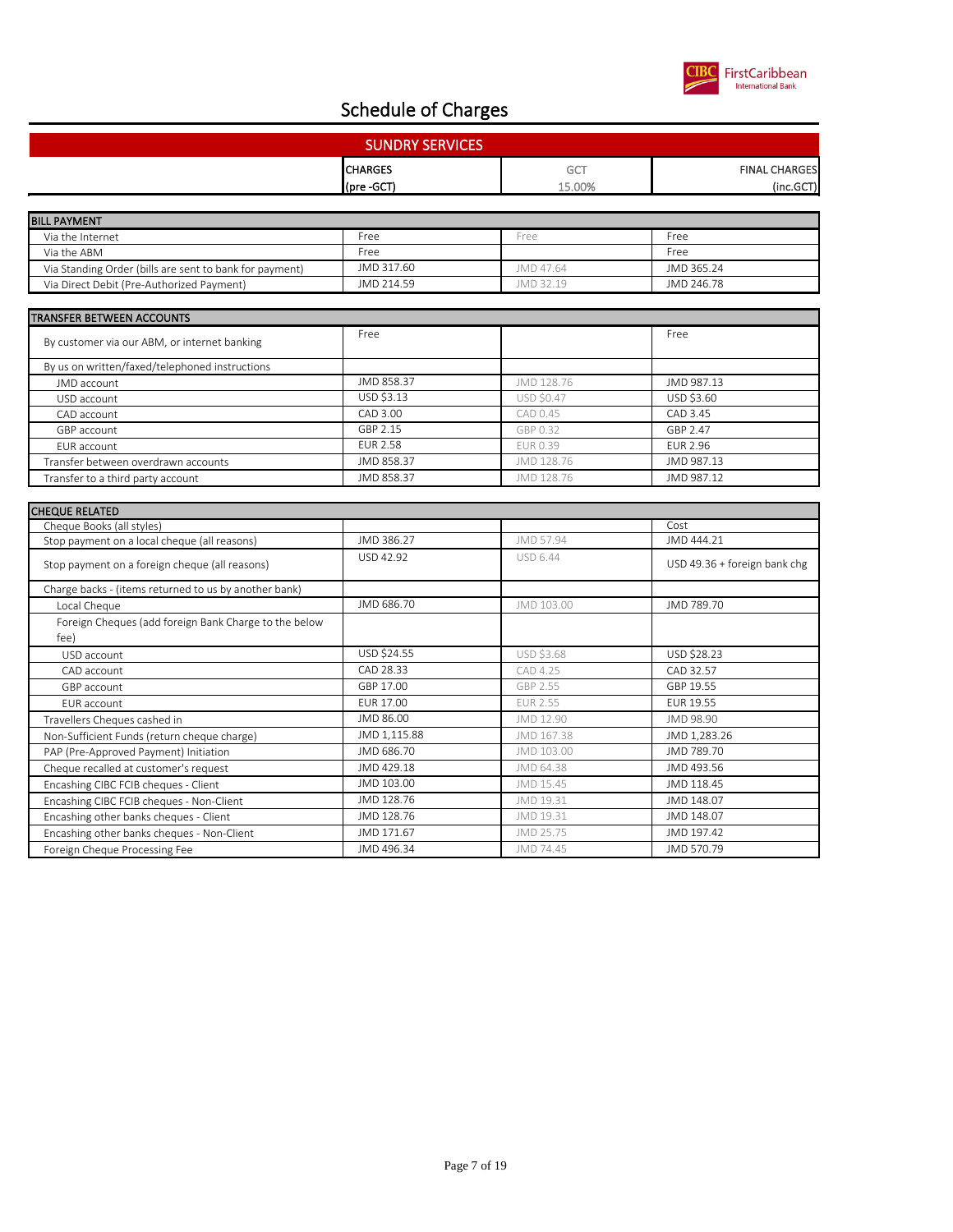

| <b>SUNDRY SERVICES</b>                                                                                |                                        |                         |                                                            |
|-------------------------------------------------------------------------------------------------------|----------------------------------------|-------------------------|------------------------------------------------------------|
|                                                                                                       | <b>CHARGES</b><br>(pre -GCT)           | GCT<br>15.00%           | <b>FINAL CHARGES</b><br>(inc.GCT)                          |
|                                                                                                       |                                        |                         |                                                            |
| <b>CASH HANDLING FEES</b>                                                                             |                                        |                         |                                                            |
| Charges for foreign currency transactions where same<br>currency tendered as for that being purchased | $1.073% + Cost of Draft$               | 0.177%                  | 1.25% + Cost of Draft                                      |
|                                                                                                       | 1.717% Min \$600 : Customers           | 0.258% : Customers      | 1.97% Min \$600: Customers                                 |
| Coin Handling (exchanging for Bills over J\$1000)                                                     | 3.43% Min \$1,000 :- Non-<br>Customers | 0.515% :- Non-Customers | 3.94% Min \$1,000 :- Non-<br>Customers                     |
|                                                                                                       | 0.858% Min \$600 : Customers           | 0.129% : Customers      | 0.99% Min \$600: Customers                                 |
| Cash Holdling (exchanging for Bills over J\$1000)                                                     | 0.858% Min \$1,000:- Non-<br>Customers | 0.129% :- Non-Customers | 0.99% Min \$1,000 :- Non-<br>Customers                     |
| Foreign Cash Deposit Fees:                                                                            |                                        |                         |                                                            |
| >> Daily Threshold Limit - Equiv USD \$500.00                                                         |                                        |                         |                                                            |
| >> Monthly cap - Equiv USD \$10,000.00                                                                |                                        |                         |                                                            |
| Deposit Fees                                                                                          | 2.000%                                 | 0.300%                  | 2.330% on amounts in any foreign                           |
| Cash Deposits**:                                                                                      |                                        |                         |                                                            |
| Fee for depositing cash via Night Wallet Service                                                      |                                        |                         |                                                            |
| Up to J\$1,000,000                                                                                    | Free                                   |                         | Free                                                       |
| Above J\$1,000,000                                                                                    | J\$2.64                                | JSO.40                  | J\$3.04 per every \$1,000 on the<br>total daily deposit    |
| Fee for cash deposits to Business accounts via FirstCaribbean Branches (per group):                   |                                        |                         |                                                            |
| Fee for depositing cash in-Branch                                                                     | J\$2.96                                | J\$0.44                 | J\$3.40 per every \$1,000 on the<br>total amount deposited |

| ABM                                             |            |           |            |
|-------------------------------------------------|------------|-----------|------------|
| New issue/replacement of expired or stolen card | Free       |           | Free       |
| Replacement of lost card                        | JMD 600.86 | JMD 90.13 | JMD 690.99 |
| Transactions at FirstCaribbean ABM              |            |           |            |
| <b>ABM Deposits</b>                             | Free       |           | Free       |
| ABM Withdrawals                                 | Free       |           | Free       |
| Declines                                        | Free       |           | Free       |
| <b>Balance Enguiry</b>                          | Free       |           | Free       |
| **Mini-statement Print                          | Free       |           | Free       |
| Transactions at Otherbank ABM (multilink)       |            |           |            |
| Withdrawals                                     | JMD 51.50  | JMD 7.73  | JMD 59.23  |
| Declines                                        | JMD 25.75  | JMD 3.86  | JMD 29.61  |
| <b>Balance Enguiry</b>                          | JMD 25.75  | JMD 3.86  | JMD 29.61  |
| Point of Sale Purchases                         | JMD 13.73  | JMD 2.06  | JMD 15.79  |
| Point of Sale Declines                          | JMD 12.88  | JMD 1.93  | JMD 14.81  |
| Request a copy of ABM video photograph          | JMD 522.75 | JMD 78.41 | JMD 601.16 |

*\*\*FREE ABM Withdrawals & Ministatements for the following account types:*

Direct Banking, Bank@Work, Bank@School, Senior Savings, Senior Chequing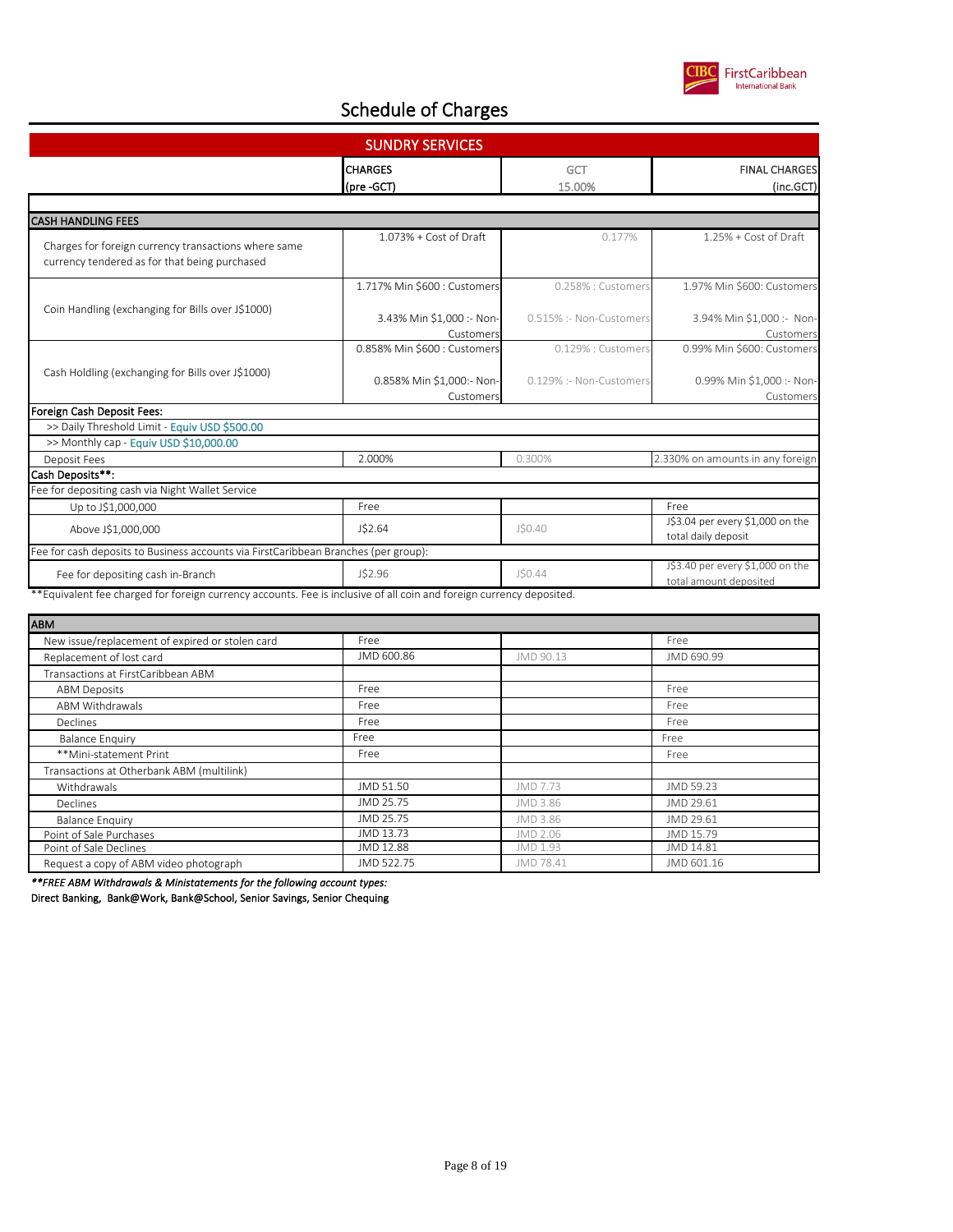

| <b>SUNDRY SERVICES</b>                                        |                    |                 |                      |
|---------------------------------------------------------------|--------------------|-----------------|----------------------|
|                                                               | <b>CHARGES</b>     | <b>GCT</b>      | <b>FINAL CHARGES</b> |
|                                                               | (pre-GCT)          | 15.00%          | (inc.GCT)            |
| <b>STATEMENTS</b>                                             |                    |                 |                      |
| Mailed/Regular/diary filled statement                         | Free               |                 | Free                 |
| Duplicate/Additional/Interim statement (each)                 | J\$557.94          | J\$83.69        | J\$641.63            |
| Screen print/photocopy (per page)                             | J\$257.51          | J\$38.63        | J\$296.14            |
| Held for Collection at the Branch (per month)                 | J\$1,406.25        | J\$210.94       | J\$1,617.19          |
| E-statement:                                                  |                    |                 |                      |
| Set Up                                                        | No Charge          |                 | No Charge            |
| Monthly Subscription Fee (to be collected via standing order) |                    |                 |                      |
| Daily files                                                   | USD50.00 / account | <b>USD 7.50</b> | USD 57.50            |
| Weekly Files                                                  | USD20.00 / account | <b>USD 3.00</b> | USD 23.00            |
| Monthly Files                                                 | USD15.00 / account | <b>USD 2.25</b> | USD 17.25            |
| <b>Transaction Fee</b>                                        | No charge          |                 | No Charge            |
|                                                               |                    |                 |                      |
| <b>ACCOUNT CLOSURE</b>                                        |                    |                 |                      |
| Within 90 days                                                |                    |                 |                      |
| JMD account                                                   | JMD 1,716.74       | JMD 257.51      | JMD 1,974.25         |
| USD account                                                   | USD \$8.58         | USD \$1.29      | USD \$9.87           |
| CAD account                                                   | CAD 8.58           | CAD 1.29        | CAD 9.87             |
| GBP account                                                   | GBP 8.58           | GBP 1.29        | GBP 9.87             |
| EUR account                                                   | <b>EUR 8.58</b>    | <b>EUR 1.29</b> | <b>EUR 9.87</b>      |
| Within 180 days                                               | Free               |                 | Free                 |
|                                                               |                    |                 |                      |
| <b>DORMANCY PROTECTION</b>                                    |                    |                 |                      |
| <b>Initial Notice</b>                                         | No Charge          |                 | No Charge            |
| (when account goes dormant after 2 years of inactivity)       |                    |                 |                      |
| Annual Notice thereafter                                      | No Charge          |                 | No Charge            |
| Reactivation                                                  | No Charge          |                 | No Charge            |
| Transfer to Central Bank (after 15 years of inactivity)       | No Charge          |                 | No Charge            |
|                                                               |                    |                 |                      |
| <b>RESEARCH</b>                                               |                    |                 |                      |
| Where vouchers are held at local branch                       | Free               |                 | Free                 |
| Same Month (within 30 days of last statement)                 |                    |                 |                      |
| 1-5 Vouchers / Items                                          | JMD 461.65         | JMD 69.25       | JMD 530.90           |
| Each additional Voucher / Item                                | JMD 171.67         | JMD 25.75       | JMD 197.42           |
| Up to 3 months                                                |                    |                 |                      |
| 1-5 Vouchers / Items                                          | JMD 633.33         | JMD 95.00       | JMD 728.33           |
| Each additional Voucher / Item                                | JMD 257.51         | JMD 38.63       | JMD 296.14           |

Over 3 months and up to 7 Years 1-5 Vouchers / Items Each additional Voucher / Item

JMD 1,312.92 JMD 196.94 JMD 1,509.86 JMD 257.51 JMD 38.63 JMD 296.14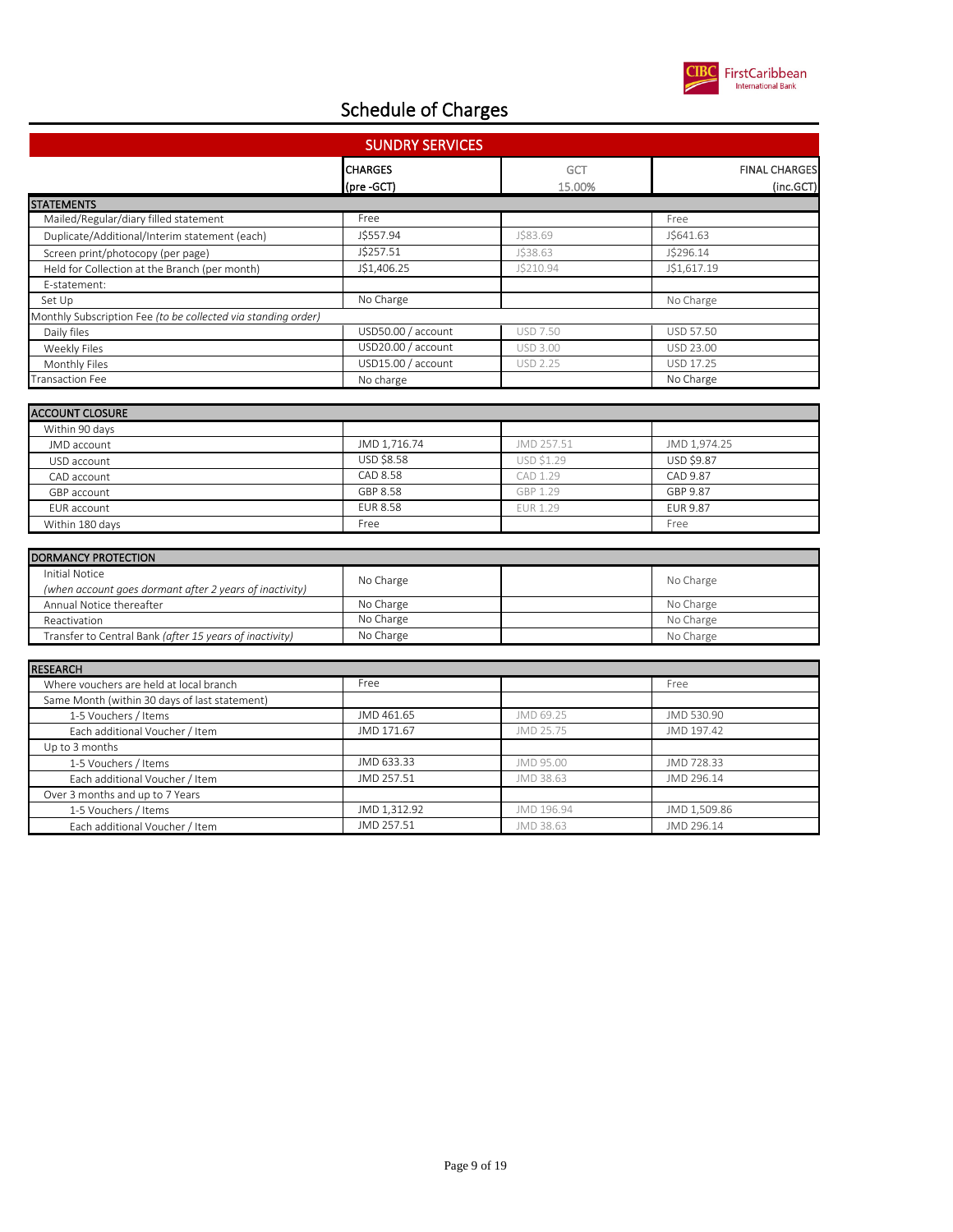

| <b>SUNDRY SERVICES</b> |                |                             |                      |
|------------------------|----------------|-----------------------------|----------------------|
|                        | <b>CHARGES</b> | $\sim$ $\sim$ $\sim$<br>UU. | <b>FINAL CHARGES</b> |
|                        | (pre -GCT)     | .00%                        | (inc.GCT)            |

| <b>SAFETY DEPOSIT BOXES</b>                                |                                                |            |                                                |
|------------------------------------------------------------|------------------------------------------------|------------|------------------------------------------------|
| Annual (Rental) Fees                                       |                                                |            |                                                |
| $(1.5 \times 5 \times 24)$<br>Small                        | JMD 1,287.55                                   | JMD 193.13 | JMD 1,480.69                                   |
| Medium (2.5 x 5 x 24)                                      | JMD 2,145.92                                   | JMD 321.89 | JMD 2,467.81                                   |
| $(5 \times 5 \times 24)$<br>Large                          | JMD 2,575.11                                   | JMD 386.27 | JMD 2,961.37                                   |
| $(5 \times 10.5 \times 24)$<br>Large                       | JMD 2,625.11                                   | JMD 393.77 | JMD 3,018.88                                   |
| $(10 \times 10 \times 24)$<br>Large                        | JMD 3,500.00                                   | JMD 525.00 | JMD 4,025.00                                   |
| **Refund of Annual Rental Fee (box closed before year end) | Annual fee less outstanding<br>charges & taxes |            | Annual fee less outstanding<br>charges & taxes |
| Number of free visits                                      | Unlimited                                      |            | Unlimited                                      |
| Each additional visit per month                            | Free                                           |            | Free                                           |
| Forced entry / Drilling of Box                             | JMD 1,050.00                                   | JMD 157.50 | $J$1207.5 + expenses$                          |
| Listing of contents                                        | JMD 437.55                                     | JMD 65.63  | J\$503.18 per hour or part<br>thereof          |

| <b>SAFEKEEPING AND SECURITIES</b>                             |              |            |              |
|---------------------------------------------------------------|--------------|------------|--------------|
| Annual (Rental) Fees                                          |              |            |              |
| Sealed envelopes                                              |              |            |              |
| Small                                                         | JMD 765.96   | JMD 114.89 | JMD 880.85   |
| Large                                                         | JMD 1,531.92 | JMD 229.79 | JMD 1,761.70 |
| Sealed Boxes/Packages                                         |              |            |              |
| Small                                                         | JMD 2,553.19 | JMD 382.98 | JMD 2,936.17 |
| Large                                                         | JMD 2,978.72 | JMD 446.81 | JMD 3,425.53 |
| Locked boxes, trunks, etc (per entry)                         | JMD 160.94   | JMD 24.14  | JMD 185.08   |
| Stocks, debentures, share certificates, Deeds, treasury bills | JMD 1,276.60 | JMD 191.49 | JMD 1,468.08 |
| safekeeping                                                   |              |            |              |
| Other Fees                                                    |              |            |              |
| Number of free visits                                         | Nil          |            | Nil          |
| Each additional visit per month                               | JMD 160.94   | JMD 24.14  | JMD 185.08   |
| Bankers Acceptances - Draft                                   | JMD 437.55   | JMD 65.63  | JMD 503.18   |
|                                                               |              |            |              |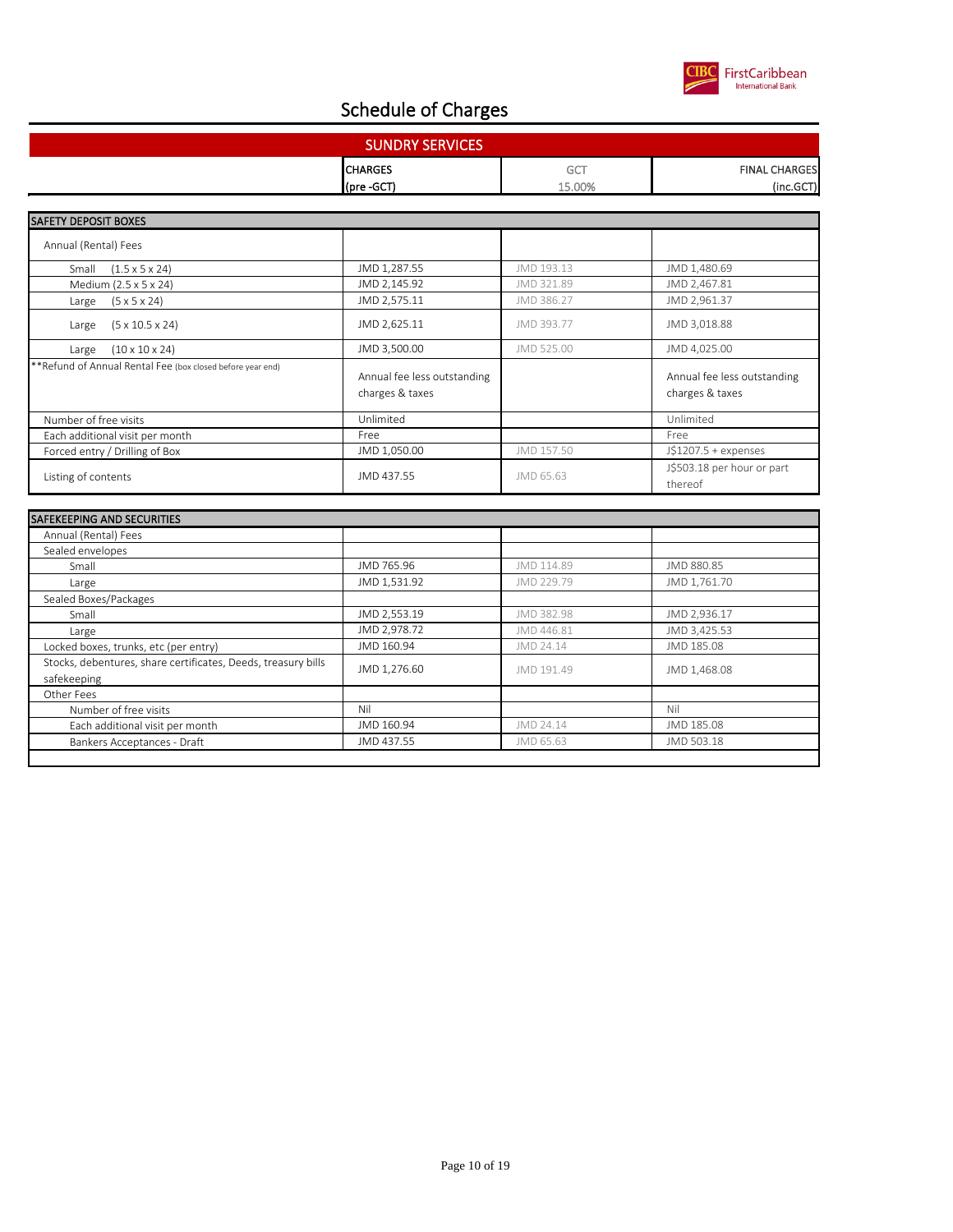

| <b>SUNDRY SERVICES</b>                                              |                         |                        |                         |
|---------------------------------------------------------------------|-------------------------|------------------------|-------------------------|
|                                                                     | <b>CHARGES</b>          | <b>GCT</b>             | <b>FINAL CHARGES</b>    |
|                                                                     | (pre-GCT)               | 15.00%                 | (inc.GCT)               |
| <b>MISCELLANEOUS SERVICES</b>                                       |                         |                        |                         |
| Audit Certificate                                                   |                         |                        |                         |
| Current Year - cost per certificate                                 | JMD 2,489.27            | JMD 373.39             | JMD 2,862.66            |
| Current Year - cost per hour for detailing securities               | JMD 723.40              | JMD 108.51             | JMD 831.91              |
| Certificate/Confirmation of balance                                 |                         |                        |                         |
| Local currency accounts                                             | J\$1,617.02             | J\$266.81              | J\$1,883.83             |
| Foreign currency accounts                                           | USD \$14.59             | USD \$2.41             | USD \$17.00             |
| Certificate of interest Paid                                        | JMD 1,021.28            | JMD 153.19             | JMD 1,174.47            |
| Reference Letters                                                   | JMD 2,145.92            | JMD 321.89             | JMD 2,467.81            |
| Fax sent/received for a customer                                    |                         |                        |                         |
| Local                                                               | JMD 127.66              | JMD 19.15              | JMD 146.81              |
| Out of Town                                                         | JMD 105.15              | JMD 15.77              | JMD 120.92              |
| Overseas                                                            | JMD 175.11              | JMD 26.27              | JMD 201.38              |
| Signature verification                                              | Free                    |                        | Free                    |
| Insurance on Registered Mail                                        | Cost                    |                        | Cost                    |
| Photocopying documents (per sheet)                                  | JMD 257.51              | JMD 38.63              | JMD 296.14              |
| Letter of Undertaking                                               | JMD 4,721.03            | JMD 708.15             | JMD 5,429.18            |
| Credit information services - Fee                                   | JMD 1,745.00            | JMD 261.75             | JMD 2,006.75            |
| Credit information services - commission                            | JMD 350.00              | JMD 52.50              | JMD 402.50              |
| Verification of CSV on life insurance policy                        | JMD 306.22<br>JMD 85.84 | JMD 45.93<br>JMD 12.88 | JMD 352.15<br>JMD 98.72 |
| Verification of cheques and balances by telephone                   | JMD 400.00              | JMD 60.00              | JMD 460.00              |
| Duplicate passbooks<br>No Book transactions                         | JMD 128.76              | JMD 19.31              | JMD 148.07              |
|                                                                     |                         |                        |                         |
| Hold (all) Mail-where nothing is mailed to client (per month)       | JMD 1,406.25            | JMD 210.94             | JMD 1,617.19            |
|                                                                     |                         |                        |                         |
| <b>Securities Documentation Fees</b>                                |                         |                        |                         |
| Guarantee Bonds                                                     | JMD 700.00              | JMD 105.00             | JMD 805.00              |
| Postponement of Claim                                               | JMD 700.00              | JMD 105.00             | JMD 805.00              |
| Satisfaction of Bills of Sale - Individual                          | JMD 830.04              | JMD 124.51             | JMD 954.55              |
| Satisfaction of Bills of Sale - Corporate                           | JMD 1,043.48            | JMD 156.52             | JMD 1,200.00            |
| Hypothecations of bank account                                      | JMD 1,045.06            | JMD 156.76             | JMD 1,201.82            |
| FEX Loan Agreements                                                 | JMD 389.48              | JMD 58.42              | JMD 447.90              |
| Assignment of Life Insurance                                        | JMD 652.58              | JMD 97.89              | JMD 750.47              |
| Release of Life Insurance                                           | JMD 610.09              | JMD 91.51              | JMD 701.60              |
| Insurance processing fees - requests for confirmation of<br>renewal | JMD 858.37              | JMD 128.76             | JMD 987.13              |
| Lodgment of Caveats                                                 | JMD 1,305.15            | JMD 195.77             | JMD 1,500.92            |
| Withdrawal of Caveats                                               | JMD 870.39              | JMD 130.56             | JMD 1,000.95            |
| General Searches                                                    | JMD 870.39              | JMD 130.56             | JMD 1,000.95            |
| Caveat Searches                                                     | JMD 1,305.15            | JMD 195.77             | JMD 1,500.92            |
| Company Searches                                                    | JMD 825.11              | JMD 123.77             | JMD 948.88              |
| Title Searches                                                      | JMD 700.00              | JMD 105.00             | JMD 805.00              |
| Surrender of Title                                                  | JMD 1,305.15            | JMD 195.77             | JMD 1,500.92            |
| Verification of CSV on life insurance policy                        | JMD 566.09              | JMD 84.91              | JMD 651.00              |
| Bills of Sale (Individual)                                          |                         |                        |                         |
| Up to 9,999                                                         | JMD 177.04              | JMD 26.56              | JMD 203.60              |
| 10,000 to 39,999                                                    | JMD 260.73              | JMD 39.11              | JMD 299.84              |
| 40,000 to 74,999                                                    | JMD 347.00              | JMD 52.05              | JMD 399.05              |
| 75,000 to 199,999                                                   | JMD 609.01              | JMD 91.35              | JMD 700.36              |
| 200,000 to 399,999                                                  | JMD 1,734.98            | JMD 260.25             | JMD 1,995.23            |
| 400,000 to 599,999                                                  | JMD 2,259.01            | JMD 338.85             | JMD 2,597.86            |
| 600,000 to 799,999                                                  | JMD 3,037.98            | JMD 455.70             | JMD 3,493.68            |
| 800,000 & over                                                      | JMD 3,909.01            | JMD 586.35             | JMD 4,495.36            |

#### *Notes:*

*1. \* - Product/Service Not offered to new clients*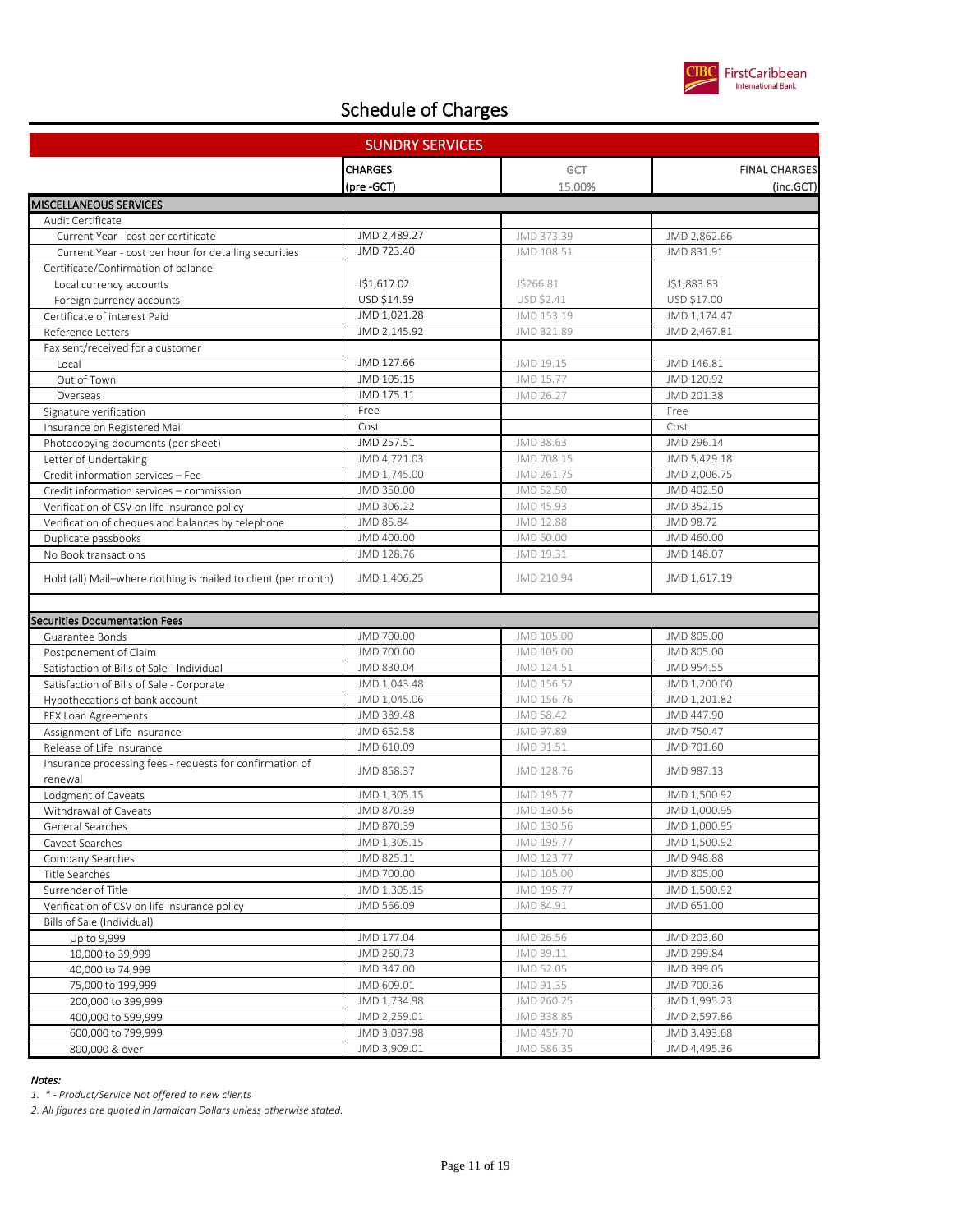FirstCaribbean<br>International Bank CII

|                                                                                                                  | LENDING AND CARD SERVICES |                 |                         |
|------------------------------------------------------------------------------------------------------------------|---------------------------|-----------------|-------------------------|
|                                                                                                                  |                           |                 |                         |
|                                                                                                                  | <b>CHARGES</b>            | <b>GCT</b>      | <b>FINAL CHARGES</b>    |
|                                                                                                                  |                           |                 |                         |
|                                                                                                                  | (pre -GCT)                | 15.00%          | (inc.GCT)               |
| <b>CREDIT REPORTS</b>                                                                                            |                           |                 |                         |
| Credit Reference                                                                                                 | JMD 2,600.86              | JMD 390.13      | JMD 2,990.99            |
| (fee for providing Credit reference for clients)                                                                 |                           |                 |                         |
| <b>OVERDRAFTS</b>                                                                                                |                           |                 |                         |
|                                                                                                                  | 2.00% Minimum \$5150      | 0.30%           | 2.30% Minimum \$5922.50 |
| Set up/Annual Renewal Fee: ACA & Temporary Overdrafts<br>Excess Overdraft Fee (in addition to encroachment rate) | 0.858%                    | 0.129%          | 0.99%                   |
|                                                                                                                  | Minimum \$1,596.57        |                 | Minimum \$1,836.06      |
| Unauthorized Overdraft Fee (in addition to encroachment rate)                                                    | 1.717%                    | 0.258%          | 1.97%                   |
|                                                                                                                  | Minimum \$2,145.92        |                 | Minimum \$2,467.81      |
| Note: Overdraft interest rates are charged separately.                                                           |                           |                 |                         |
|                                                                                                                  |                           |                 |                         |
| <b>CREDIT CARDS</b>                                                                                              |                           |                 |                         |
| See Credit Card Schedule of Charges                                                                              |                           |                 |                         |
|                                                                                                                  |                           |                 |                         |
| VISA DEBIT CARD - LOCAL CURRENCY                                                                                 |                           |                 |                         |
| Annual Fees                                                                                                      | No Charge                 |                 | No Charge               |
| Fast Card Fees (Courier charges only)                                                                            | JMD 43.48                 | JMD 6.52        | JMD 50.00               |
| <b>ABM Balance Inquiry Fee</b>                                                                                   |                           |                 |                         |
| At a local FirstCaribbean ABM                                                                                    | No Charge                 |                 | No Charge               |
| At another bank's ABM                                                                                            | JMD 25.75                 | JMD 3.86        | JMD 29.61               |
| <b>ABM Withdrawals</b>                                                                                           |                           |                 |                         |
| At a local FirstCaribbean ABM                                                                                    | No Charge                 |                 | No Charge               |
| At another local bank's ABM                                                                                      | JMD 51.50                 | JMD 7.73        | JMD 59.23               |
| At International/Overseas bank's ABM                                                                             |                           |                 |                         |
| (Including FirstCaribbean ABMs in another country)                                                               | JMD 434.78                | JMD 65.22       | JMD 500.00              |
| Point of Sale Purchases                                                                                          | JMD 13.73                 | JMD 2.06        | JMD 15.79               |
| Replacement & Additional Cards - Bizline                                                                         | JMD 695.65                | JMD 104.35      | JMD 800.00              |
| Stamp Duty                                                                                                       | No Charge                 |                 | No Charge               |
| Declined Transactions                                                                                            |                           |                 |                         |
| At a local FirstCaribbean ABM                                                                                    | No Charge                 |                 | No Charge               |
| At another local bank's ABM                                                                                      | JMD 25.75                 | JMD 3.86        | JMD 29.61               |
| At International/Overseas bank's ABM                                                                             | JMD 50.10                 | JMD 7.52        | JMD 57.62               |
| (Including FirstCaribbean ABMs in another country)                                                               |                           |                 |                         |
| VISA DEBIT CARD -USD CURRENCY                                                                                    |                           |                 |                         |
| Annual Fees                                                                                                      | No Charge                 |                 | No Charge               |
| Monthly Maintenance Fee                                                                                          | No Charge                 |                 | No Charge               |
| Fast Card Fees (Courier charges only)                                                                            | USD 45.00                 | USD 6.75        | USD 51.75               |
| ABM Balance Inquiry Fee:                                                                                         |                           |                 |                         |
| At a local FirstCaribbean ABM                                                                                    | No Charge                 |                 | No Charge               |
| At another bank's ABM                                                                                            | USD 0.42                  | USD 0.06        | <b>USD 0.48</b>         |
| ABM Withdrawals:                                                                                                 |                           |                 |                         |
| At a local FirstCaribbean ABM                                                                                    | No Charge                 |                 | No Charge               |
| At another local bank's ABM                                                                                      | USD 2.51                  | <b>USD 0.38</b> | <b>USD 2.88</b>         |
| At International/Overseas bank's ABM                                                                             | USD 2.51                  | USD 0.38        | <b>USD 2.88</b>         |
| (Including FirstCaribbean ABMs in another country)                                                               |                           |                 |                         |
| Point of Sale Purchases                                                                                          | No Charge                 |                 | No Charge               |
| Replacement & Additional Cards - Bizline                                                                         | USD 8.35                  | <b>USD 1.25</b> | USD 9.60                |
| Stamp Duty                                                                                                       | No Charge                 |                 | No Charge               |
| Declined Transactions:                                                                                           |                           |                 |                         |
| At a local FirstCaribbean ABM                                                                                    | No Charge                 |                 | No Charge               |
| At another local bank's ABM<br>At International/Overseas bank's ABM                                              | USD 0.84                  | USD 0.13        | USD 0.96                |
| (Including FirstCaribbean ABMs in another country)                                                               | USD 0.84                  | USD 0.13        | USD 0.96                |
|                                                                                                                  |                           |                 |                         |

*Notes:*

*1. \* - Product/Service Not offered to new clients*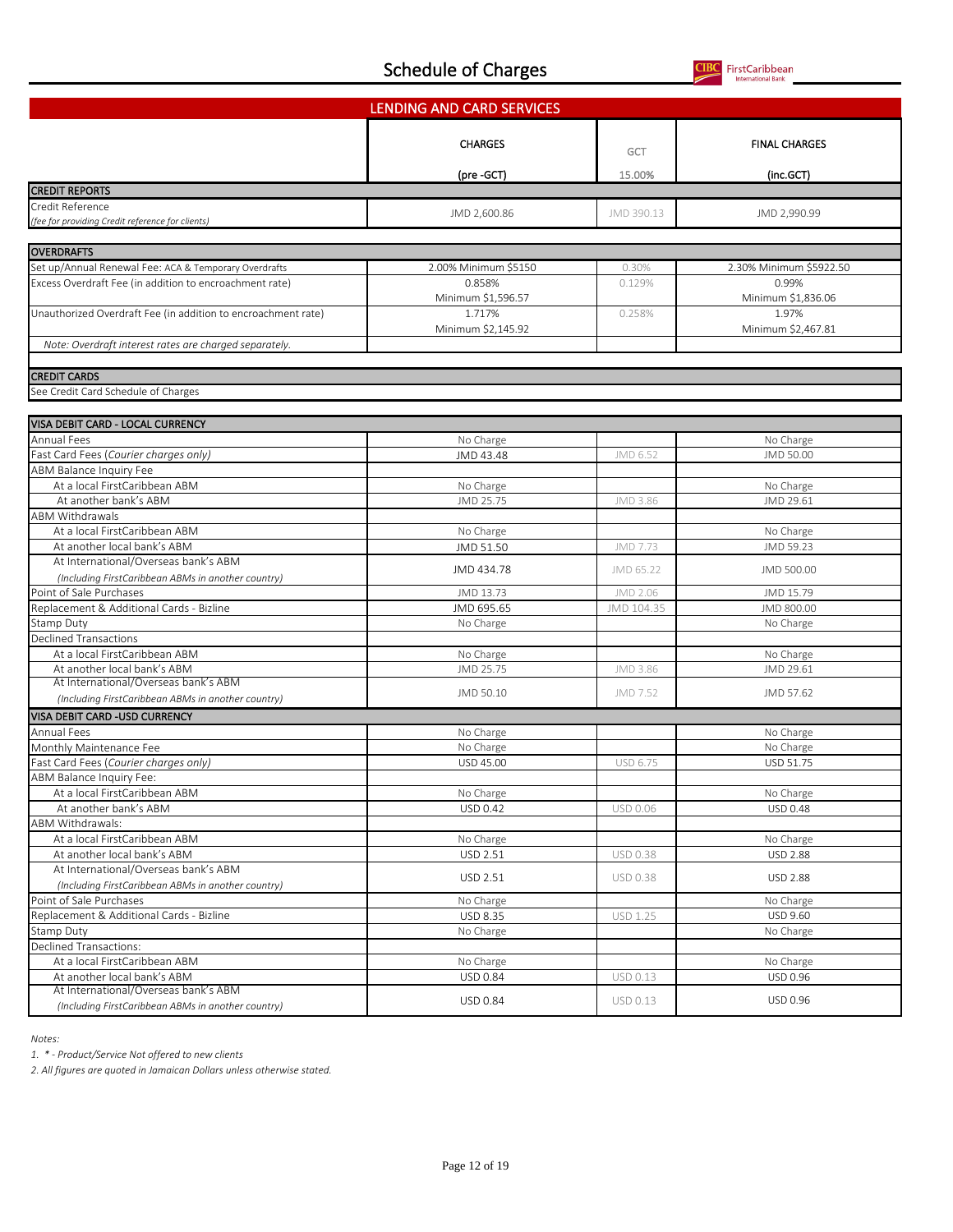

| <b>CORPORATE SERVICES</b>                                                          |                              |                      |                                   |  |
|------------------------------------------------------------------------------------|------------------------------|----------------------|-----------------------------------|--|
|                                                                                    | <b>CHARGES</b><br>(pre -GCT) | <b>GCT</b><br>15.00% | <b>FINAL CHARGES</b><br>(inc.GCT) |  |
| E-PAY (PAYROLL; SUPPLIER PAYMENTS; DIRECT DEBITS)                                  |                              |                      |                                   |  |
| Set up                                                                             | Free                         |                      | Free                              |  |
| Monthly Access                                                                     | Free                         |                      | Free                              |  |
| Operational (per file run)                                                         | JMD 600.00                   | JMD 90.00            | JMD 690.00                        |  |
| Transaction                                                                        |                              |                      |                                   |  |
| Per credit to account at FirstCaribbean                                            | JMD 25.00                    | JMD 3.75             | JMD 28.75                         |  |
| Per credit to account at another bank                                              | JMD 30.00                    | JMD 4.50             | JMD 34.50                         |  |
| Emergency Processing (per file run)                                                | JMD 400.00                   | JMD 60.00            | JMD 460.00                        |  |
|                                                                                    |                              |                      |                                   |  |
| E-PAY (PAYROLL; SUPPLIER PAYMENTS; DIRECT DEBITS (where applicable)) - USD Clients |                              |                      |                                   |  |
| Set up                                                                             | Free                         |                      | Free                              |  |
| Monthly Access                                                                     | Free                         |                      | Free                              |  |
| Operational (per file run)                                                         | <b>USD 10.00</b>             | <b>USD 1.50</b>      | J\$11.50                          |  |
| Transaction                                                                        |                              |                      |                                   |  |
| Per credit to account at CIBC FirstCaribbean                                       | <b>USD 0.64</b>              | <b>USD 0.10</b>      | <b>USD 0.74</b>                   |  |
| Emergency Processing (per file run)                                                | USD 17.17                    | <b>USD 2.58</b>      | USD 19.75                         |  |
|                                                                                    |                              |                      |                                   |  |
| <b>MANUAL PAYROLL - PAPER LIST OPTION</b>                                          |                              |                      |                                   |  |
| Set up                                                                             | Free                         |                      | Free                              |  |
| Monthly Access                                                                     | Free                         |                      | Free                              |  |
| Operational (per file run)                                                         | JMD 515.02                   | JMD 77.25            | JMD 592.27                        |  |
| Transaction                                                                        |                              |                      |                                   |  |
| Per credit to account at FirstCaribbean                                            | JMD 42.92                    | JMD 6.44             | JMD 49.36                         |  |
| Per credit to account at another bank                                              | JMD 51.50                    | JMD 7.73             | JMD 59.23                         |  |
| Emergency Processing (per list)                                                    | JMD 429.18                   | JMD 64.38            | JMD 493.56                        |  |
|                                                                                    |                              |                      |                                   |  |
| MANUAL PAYROLL - CASH / ENVELOPE OPTION                                            |                              |                      |                                   |  |
| Set up                                                                             | Free                         |                      | Free<br>Free                      |  |
| Monthly Access<br>Operational (per file run)                                       | Free<br>JMD 515.02           | JMD 77.25            | JMD 592.27                        |  |
|                                                                                    |                              |                      |                                   |  |
| Transaction                                                                        |                              |                      | JMD 49.36                         |  |
| Per credit to account at FirstCaribbean                                            | JMD 42.92                    | JMD 6.44<br>JMD 7.73 | JMD 59.23                         |  |
| Per credit to account at another bank                                              | JMD 51.50                    |                      |                                   |  |
| Emergency Processing (per file run)                                                | JMD 429.18                   | JMD 64.38            | JMD 493.56                        |  |

| ONLINE BILL PAYMENT (where company signs up as an Online Biller) |           |               |           |  |
|------------------------------------------------------------------|-----------|---------------|-----------|--|
| Set up                                                           | Free      |               | Free      |  |
| Per payment received                                             | JMD 12.02 | IMD 1<br>1.80 | JMD 13.82 |  |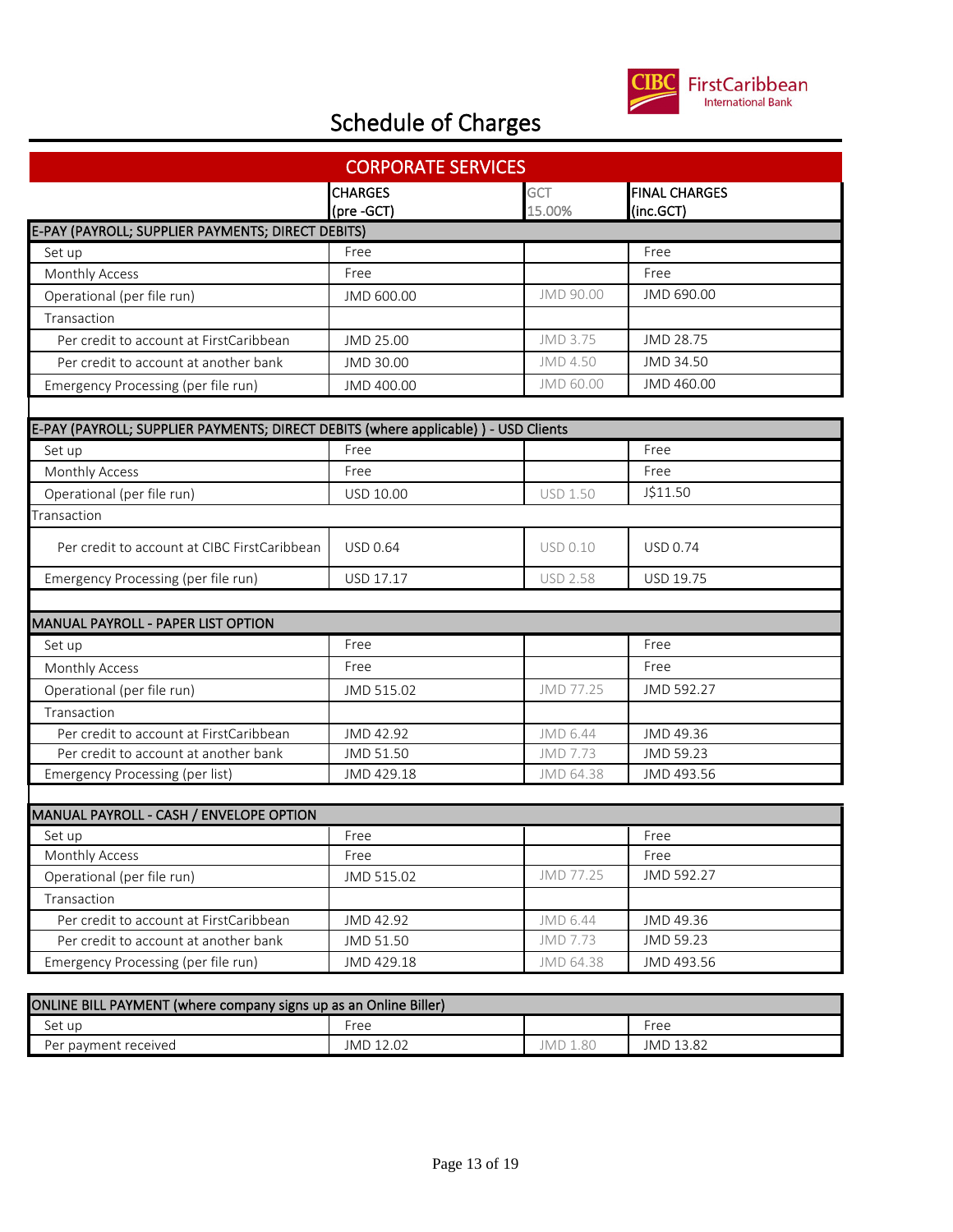

| <b>CORPORATE SERVICES</b>                         |                             |              |                             |  |
|---------------------------------------------------|-----------------------------|--------------|-----------------------------|--|
|                                                   | <b>CHARGES</b>              | GCT          | <b>FINAL CHARGES</b>        |  |
|                                                   | (pre -GCT)                  | 15.00%       | (inc.GCT)                   |  |
| <b>DEPOSITORY</b>                                 |                             |              |                             |  |
| Annual (Rental) Fee                               |                             |              |                             |  |
| Disposable Bags                                   | JMD 3,433.48                | JMD 515.02   | JMD 3,948.50                |  |
| Canvas Wallets                                    |                             |              |                             |  |
| Small:                                            | JMD 4,506.44                | JMD 675.97   | JMD 5,182.41                |  |
| Medium:                                           | JMD 6,652.36                | JMD 997.85   | JMD 7,650.21                |  |
| Large:                                            | JMD 7,510.73                | JMD 1,126.61 | JMD 8,637.34                |  |
| Short Term Rental (30 days or less)               |                             |              |                             |  |
| Disposable Bags                                   | n/a                         |              | n/a                         |  |
| Canvas Wallets                                    | n/a                         |              | n/a                         |  |
| Safekeeping (contents remain in bag):             |                             |              |                             |  |
| Small:                                            | JMD 2,575.11                | JMD 386.27   | JMD 2,961.37                |  |
| Medium:                                           | JMD 3,433.48                | JMD 515.02   | JMD 3,948.50                |  |
| Large:                                            | JMD 4,291.85                | JMD 643.78   | JMD 4,935.62                |  |
| ** Refund of Annual Rental Fee (box closed before | Annual fee less outstanding |              | Annual fee less outstanding |  |
| year end)                                         | charges & taxes             |              | charges & taxes             |  |
| Per Package of 50 Disposable bags                 |                             |              |                             |  |
| Small: 9 x 12                                     | JMD 2,145.92                | JMD 321.89   | JMD 2,467.81                |  |
| Medium: 12 x 16                                   | JMD 2,403.43                | JMD 360.51   | JMD 2,763.94                |  |
| Large: 19 x 28                                    | JMD 4,034.34                | JMD 605.15   | JMD 4,639.49                |  |
| Replacement and Repairs                           |                             |              |                             |  |
| Canvas Bag (all sizes)                            | JMD 3,004.29                | JMD 450.64   | JMD 3,454.94                |  |
| Canvas Bag Keys                                   | JMD 858.37                  | JMD 128.76   | JMD 987.12                  |  |
| Trap Door Key                                     | JMD 3,004.29                | JMD 450.64   | JMD 3,454.93                |  |
| Additional Key                                    | JMD 3,004.29                | JMD 450.64   | JMD 3,454.93                |  |
|                                                   |                             |              |                             |  |
| <b>SWEEPS and ZBAs</b>                            |                             |              |                             |  |
| Set-upp Fee                                       |                             |              |                             |  |
| Standard Set Up                                   | JMD 2,832.62                | JMD 424.89   | JMD 3,257.51                |  |
| Additional Set Up                                 | JMD 1,716.74                | JMD 257.51   | JMD 1,974.25                |  |
|                                                   |                             |              |                             |  |
| <b>E-STATEMENT PRICING</b>                        |                             |              |                             |  |
| <b>Statement Frequency</b>                        |                             |              |                             |  |
| Via Swift:                                        |                             |              |                             |  |
| Daily                                             | JMD 6,524.00                | JMD 978.60   | JMD 7,502.60                |  |
| Monthly                                           | JMD 1,716.74                | JMD 257.51   | JMD 1,974.25                |  |
| Via Email:                                        |                             |              |                             |  |
| Daily                                             | JMD 2,832.62                | JMD 424.89   | JMD 3,257.51                |  |
| Weekly                                            | JMD 1,716.74                | JMD 257.51   | JMD 1,974.25                |  |
| Monthly                                           | JMD 1,115.88                | JMD 167.38   | JMD 1,283.26                |  |

*Notes:*

*1. \* - Product/Service Not offered to new clients*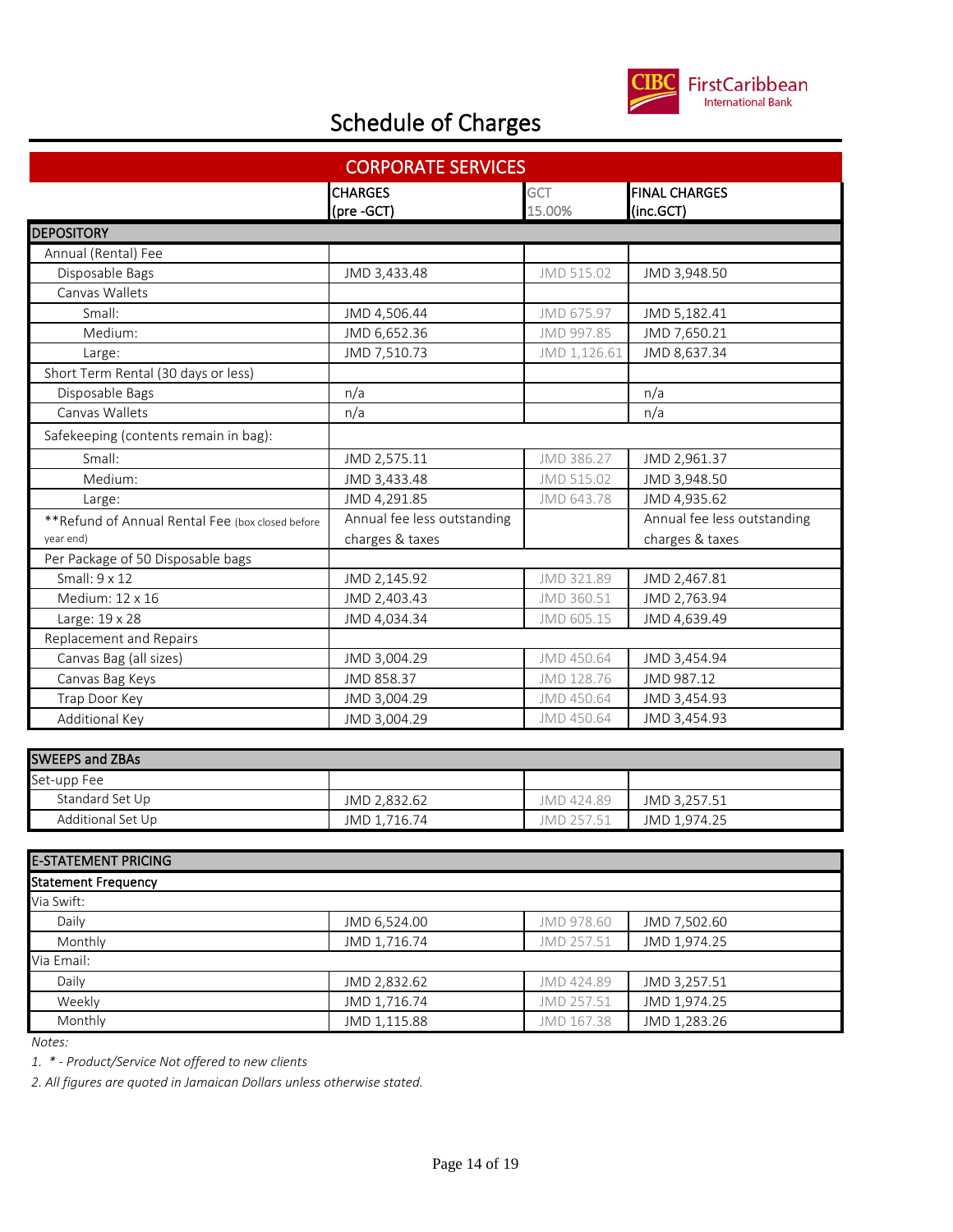

| <b>TRADE SERVICES</b>                                                                                                                                                 |                                                                                                            |                                 |                                                                                                            |
|-----------------------------------------------------------------------------------------------------------------------------------------------------------------------|------------------------------------------------------------------------------------------------------------|---------------------------------|------------------------------------------------------------------------------------------------------------|
|                                                                                                                                                                       | <b>CHARGES</b>                                                                                             | <b>GCT</b>                      | <b>FINAL CHARGES</b>                                                                                       |
|                                                                                                                                                                       | (pre-GCT)                                                                                                  | 15.00%                          | (inc.GCT)                                                                                                  |
| <b>BONDS, INDEMNITIES &amp; GUARANTEES</b><br>Guarantees or indemnities issued by Bank on behalf of                                                                   |                                                                                                            |                                 |                                                                                                            |
| customers including Letters of Undertaking Which would lead                                                                                                           |                                                                                                            |                                 |                                                                                                            |
| to a normal loan or mortgage:                                                                                                                                         |                                                                                                            |                                 |                                                                                                            |
| Which would lead to a normal loan or mortgage                                                                                                                         | JMD 4,255.32                                                                                               | JMD 638.30                      | JMD 4,893.62                                                                                               |
| Other than to providers of commercial paper:                                                                                                                          |                                                                                                            |                                 |                                                                                                            |
|                                                                                                                                                                       | 1.97%                                                                                                      | 0.30%                           | 2.27%                                                                                                      |
| Cash secured                                                                                                                                                          | Minimum J\$4,255.32                                                                                        | Min. J\$702.13                  | Minimum J\$4957.45                                                                                         |
|                                                                                                                                                                       | 2.96% - 4.94%                                                                                              | $0.44\% - 0.74\%$               | 3.40% - 5.68%                                                                                              |
| Other                                                                                                                                                                 | Minimum J\$4,255.32                                                                                        | Min. J\$638.30                  | Minimum J\$4,893.62                                                                                        |
|                                                                                                                                                                       | 6.87% -8.58% p.a.                                                                                          | $1.03\% - 1.29\%$               | 7.90% -9.87% p.a.                                                                                          |
| Guarantees issued in favour of Providers of Commercial paper                                                                                                          | Min 90 days or J\$5,579.40                                                                                 | Min. J\$836.910                 | Min 90 days or \$6,416.31                                                                                  |
| Guarantees issued under National Ex-Im Bank administrated<br>lines of credit including EDF Rehabilitation Fund, etc. for period<br>outstanding where fully supported: |                                                                                                            |                                 |                                                                                                            |
| Cash secured                                                                                                                                                          | 1.97% p.a. of amount for<br>period outstanding. Min.<br>\$1,200.00                                         | 0.3%<br>Min. J\$180.00          | 2.27% p.a. of amount for<br>period outstanding.<br>Min. \$1,380.00                                         |
| Other                                                                                                                                                                 | 11.55% - 13.52% p.a. of<br>amount for period<br>outstanding.<br>Minimum \$2,038.75                         | 1.73% - 2.03%<br>Min. J\$305.81 | 13.28% - 15.55% p.a. of<br>amount for period<br>outstanding.<br>Minimum \$2,344.56                         |
| <b>Bankers Acceptance</b>                                                                                                                                             | Issuing Commission will be<br>charged on the increase<br>(additional amount) for the<br>remaining validity |                                 | Issuing Commission will be<br>charged on the increase<br>(additional amount) for the<br>remaining validity |
| Establishment fee:                                                                                                                                                    |                                                                                                            |                                 |                                                                                                            |
| On first J\$10M of face value of draft                                                                                                                                | 0.43%                                                                                                      | 0.06%                           | 0.49%                                                                                                      |
| On any additional amount                                                                                                                                              | 0.22%                                                                                                      | 0.03%                           | 0.25%                                                                                                      |
| Credit information services                                                                                                                                           | J\$643.78                                                                                                  | J\$96.57                        | J\$740.34                                                                                                  |
| Verification of C.S.V of insurance policy                                                                                                                             | J\$858.37                                                                                                  | J\$128.76                       | J\$987.13 plus charge from<br>insurance company                                                            |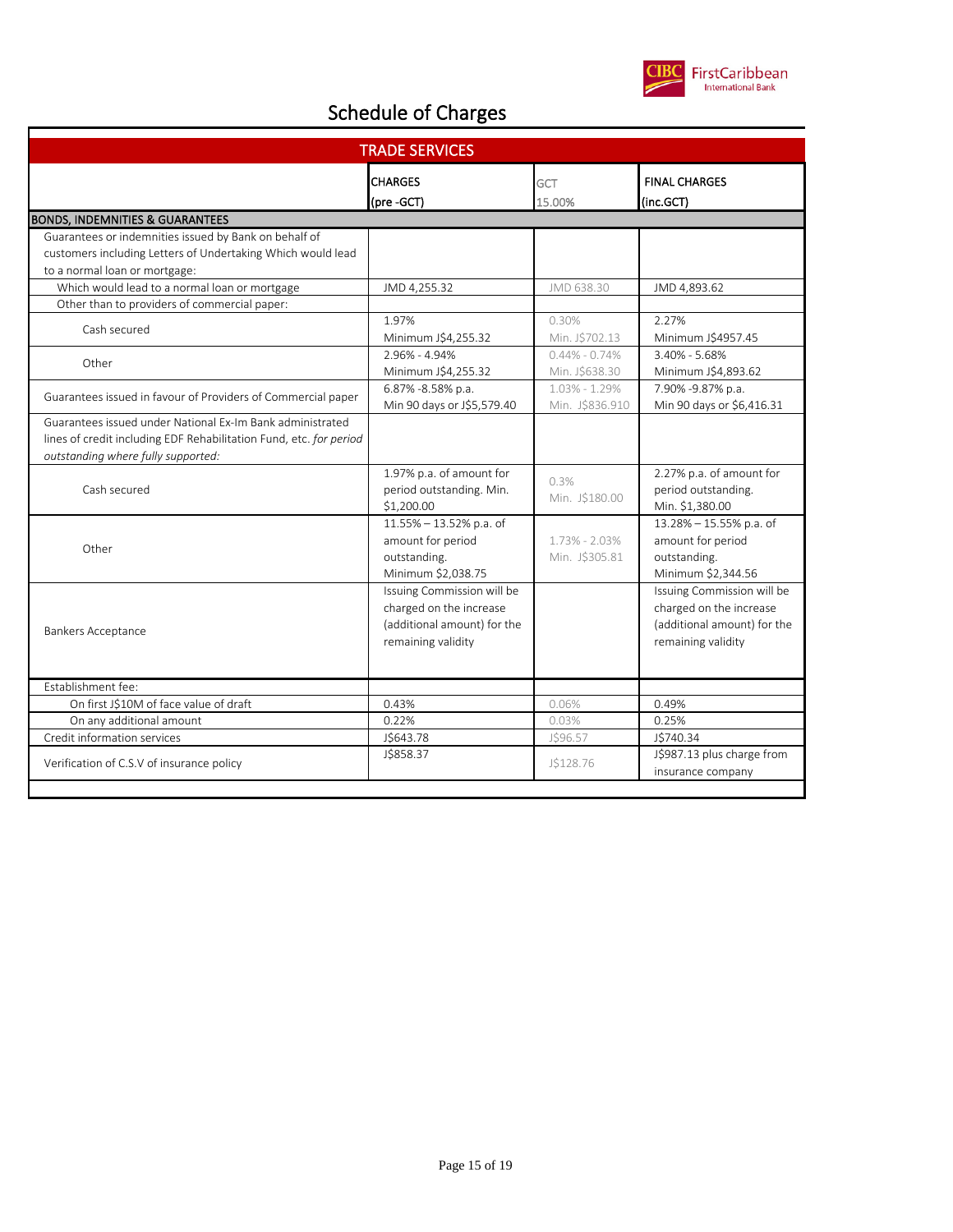

| <b>TRADE SERVICES</b>                                   |                                                                                                        |                          |                                                                                                        |
|---------------------------------------------------------|--------------------------------------------------------------------------------------------------------|--------------------------|--------------------------------------------------------------------------------------------------------|
|                                                         | <b>CHARGES</b><br>(pre -GCT)                                                                           | GCT<br>15.00%            | <b>FINAL CHARGES</b><br>(inc.GCT)                                                                      |
| LETTERS OF CREDIT : EXPORT (Inward) CLEAN & DOCUMENTARY |                                                                                                        |                          |                                                                                                        |
|                                                         | USD 21.46                                                                                              | <b>USD 3.22</b>          | US\$24.68 eqivalent at                                                                                 |
| Pre-Advising Commission                                 |                                                                                                        |                          | Cheque buy rate                                                                                        |
| Acceptance Commission                                   | 0.50% per month after<br>delivery. Minimum<br>\$1,716.74                                               | 0.075%<br>Min. J\$257.51 | 0.575% per month after<br>delivery. Minimum<br>\$1,974.25                                              |
| Advising credits Commission                             | USD 43.78                                                                                              | <b>USD 6.57</b>          | US\$50.35 eqivalent at<br>Cheque buy rate                                                              |
| Confirming Credits                                      | 1% per 90 days.                                                                                        | 0.15%                    | 1.15% per 90 days.                                                                                     |
|                                                         | Minimum \$1,716.74                                                                                     | Min. J\$257.516          | Minimum \$1,974.25                                                                                     |
| Amendments, Extensions and Increases:                   |                                                                                                        |                          |                                                                                                        |
| <b>Fxtensions</b>                                       | Issuing/Advising Commission will<br>be charged on the amount for the<br>extended / additional validity |                          | Issuing/Advising Commission will<br>be charged on the amount for the<br>extended / additional validity |
| Increases                                               | Issuing/Advising Commission will<br>be charged on the increase for<br>the remaining validity           |                          | Issuing/Advising Commission will<br>be charged on the increase for<br>the remaining validity           |
| <b>Other Amendments</b>                                 | <b>USD 43.78</b>                                                                                       | <b>USD 6.57</b>          | US\$50.35 eqivalent at<br>Cheque buy rate                                                              |
| Drawings under L/Cs - Negotiation Commission            | 0.50% per month after delivery.<br>Minimum \$1,716.74                                                  | 0.075%<br>Min. J\$257.51 | 0.575% per month after<br>delivery. Minimum<br>\$1,974.251                                             |
| Issue of Transferable LC (Issue of new credit)          | Issuing/Advising Commission                                                                            |                          | Issuing/Advising Commission                                                                            |
| Cancellation                                            | USD 12.88                                                                                              | <b>USD 1.93</b>          | USD 14.81                                                                                              |
| Document Handling:                                      |                                                                                                        |                          |                                                                                                        |
| Negotiation (Examination of documents)                  | 0.21%                                                                                                  | 0.03%                    | 0.24%                                                                                                  |
|                                                         | Minimum J\$1,115.88                                                                                    | Min. J\$167.38           | Minimum J\$1,283.26                                                                                    |
| Discrepancy Fee                                         | USD 21.46                                                                                              | <b>USD 3.22</b>          | <b>USD 24.68</b>                                                                                       |
| Payment / Settlement / Reimbursement charges            | USD 21.46                                                                                              | <b>USD 3.22</b>          | US\$24.68 + Transfer costs                                                                             |
| Deferred Payment / Acceptance commission                | 0.50% per month after<br>delivery. Minimum<br>\$1,716.74                                               | 0.075%<br>Min. J\$257.51 | 0.575% per month after<br>delivery. Minimum<br>\$1,974.251                                             |
| Communication and Mail Charges                          | See Trade Communication<br>and Sundry Services Section                                                 |                          | See Trade Communication<br>and Sundry Services Section                                                 |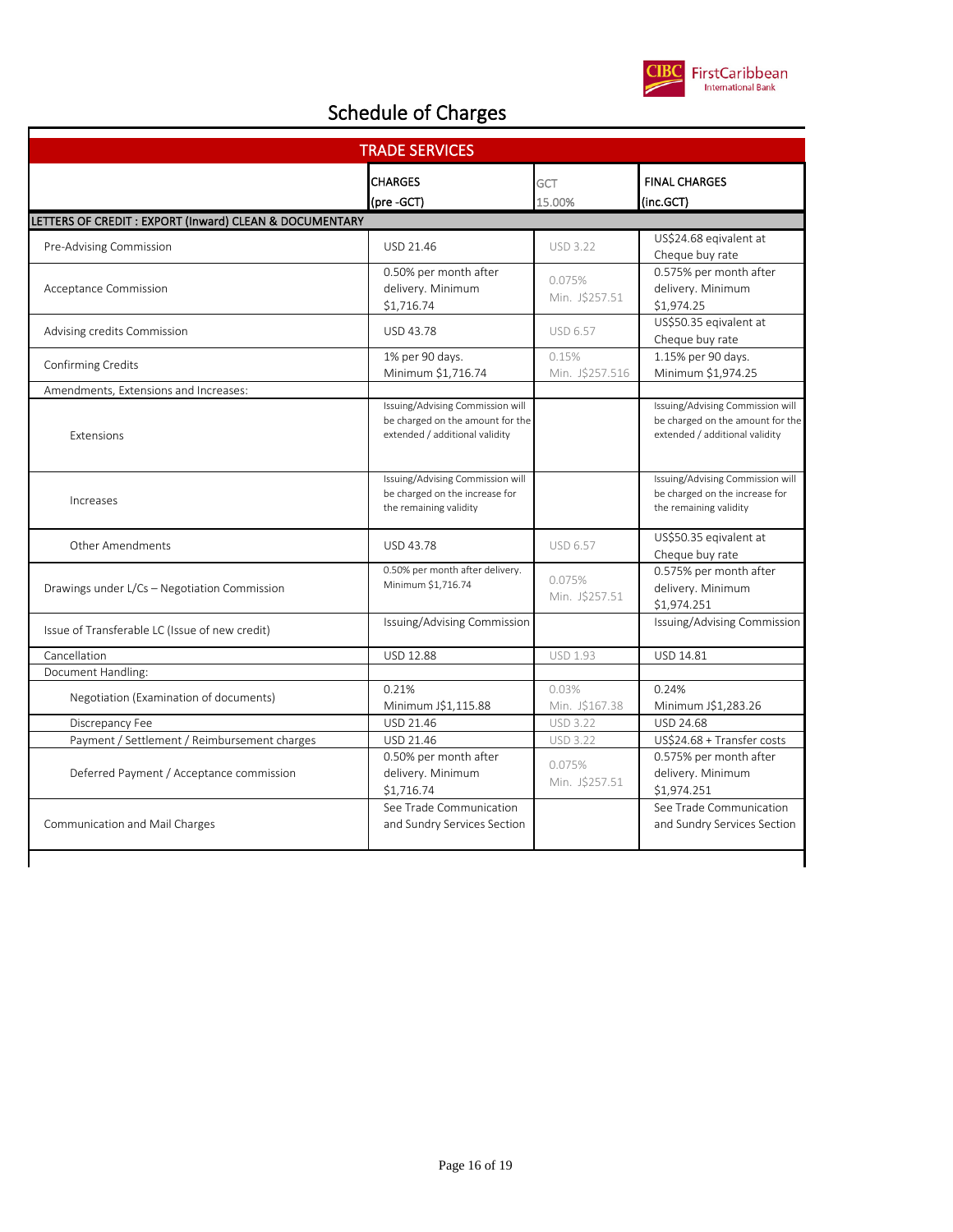

| <b>TRADE SERVICES</b>                                                               |                                                                                                                                                                                                                                                |                          |                                                                                                                                                                                                                                                |  |
|-------------------------------------------------------------------------------------|------------------------------------------------------------------------------------------------------------------------------------------------------------------------------------------------------------------------------------------------|--------------------------|------------------------------------------------------------------------------------------------------------------------------------------------------------------------------------------------------------------------------------------------|--|
|                                                                                     | <b>CHARGES</b><br>(pre -GCT)                                                                                                                                                                                                                   | GCT<br>15.00%            | <b>FINAL CHARGES</b><br>(inc.GCT)                                                                                                                                                                                                              |  |
| LETTERS OF CREDIT : IMPORT (Outward) CLEAN & DOCUMENTARY                            |                                                                                                                                                                                                                                                |                          |                                                                                                                                                                                                                                                |  |
| Pre-Advising Commission                                                             | USD 21.46                                                                                                                                                                                                                                      | <b>USD 3.22</b>          | USD 24.68                                                                                                                                                                                                                                      |  |
| Acceptance Commission                                                               | 0.50% per month after delivery.<br>Minimum \$1,716.74                                                                                                                                                                                          | 0.08%<br>Min. J\$283.26  | 0.58% per month after delivery.<br>Minimum \$2,000.00                                                                                                                                                                                          |  |
| Letters of Credit established via Cable                                             | USD 40.34                                                                                                                                                                                                                                      | USD 6.05                 | USD 46.39                                                                                                                                                                                                                                      |  |
| Establishment Fee - sight and acceptance,                                           | USD 38.63                                                                                                                                                                                                                                      | <b>USD 5.79</b>          | USD 44.42                                                                                                                                                                                                                                      |  |
| where FirstCaribbean provides foreign currency                                      |                                                                                                                                                                                                                                                |                          |                                                                                                                                                                                                                                                |  |
| Establishment Fee - sight and acceptance, where applicant sources foreign currency: |                                                                                                                                                                                                                                                |                          |                                                                                                                                                                                                                                                |  |
| without full cash (or equivalent) collateral:                                       |                                                                                                                                                                                                                                                |                          |                                                                                                                                                                                                                                                |  |
| For Validity of 1 Year:                                                             | 5.15 % p.a. (with or without<br>renewal). Minimum<br>J\$1716.74                                                                                                                                                                                | 0.77%<br>Min. J\$257.51  | 5.92 % p.a. (with or without<br>renewal). Minimum<br>\$1,974.25                                                                                                                                                                                |  |
| For Validity of less than 1 Year: Up to 90 days                                     | 1% per 90 days.<br>Minimum \$1,716.74                                                                                                                                                                                                          | 0.15%<br>Min. J\$257.51  | 1.15% per 90 days.<br>Minimum \$1,974.25                                                                                                                                                                                                       |  |
| For Validity of less than 1 Year: Each additional<br>quarter                        | 1.5%<br>Minimum J\$1716.74                                                                                                                                                                                                                     | 0.23%<br>Min. J\$257.51  | 1.73%<br>Minimum \$1,974.25                                                                                                                                                                                                                    |  |
| with partial cash (or equivalent) collateral                                        | Calculated based on percentage<br>of security clear and secured                                                                                                                                                                                |                          | Calculated based on percentage<br>of security clear and secured                                                                                                                                                                                |  |
| with full cash (or equivalent) collateral                                           | 4.29% per quarter.<br>Minimum J\$1716.74                                                                                                                                                                                                       | 0.64%<br>Min. J\$257.51  | 4.93% per quarter<br>Minimum \$1,974.25                                                                                                                                                                                                        |  |
| Amendments, Extensions and Increases:                                               |                                                                                                                                                                                                                                                |                          |                                                                                                                                                                                                                                                |  |
| Extensions                                                                          | Issuing/Advising Commission will<br>be charged on the amount for the<br>extended / additional validity                                                                                                                                         |                          | Issuing/Advising Commission will<br>be charged on the amount for the<br>extended / additional validity                                                                                                                                         |  |
| Increases                                                                           | Issuing/Advising Commission will<br>be charged on the increase for<br>the remaining validity                                                                                                                                                   |                          | Issuing/Advising Commission will<br>be charged on the increase for<br>the remaining validity                                                                                                                                                   |  |
| <b>Other Amendments</b>                                                             | USD 43.78                                                                                                                                                                                                                                      | <b>USD 6.57</b>          | US\$50.35 eqivalent at<br>Cheque buy rate                                                                                                                                                                                                      |  |
| Drawings under L/Cs - Negotiation Commission                                        | 0.50% per month after<br>delivery. Minimum<br>\$1,716.74                                                                                                                                                                                       | 0.075%<br>Min. J\$257.51 | 0.575% per month after<br>delivery. Minimum<br>\$1,974.251                                                                                                                                                                                     |  |
| Interest on Letters of Credit                                                       | Charged on the outstanding<br>Foreign Currency amount at the<br>applicable rate of interest based<br>on the actual rate charged by the<br>Correspondent Bank plus 5%<br>computed from the date of<br>payment until receipt of<br>reimbursement |                          | Charged on the outstanding<br>Foreign Currency amount at the<br>applicable rate of interest based<br>on the actual rate charged by the<br>Correspondent Bank plus 5%<br>computed from the date of<br>payment until receipt of<br>reimbursement |  |
| Communication and Mail Charges                                                      | See Trade Communication<br>and Sundry Services Section                                                                                                                                                                                         |                          | See Trade Communication<br>and Sundry Services Section                                                                                                                                                                                         |  |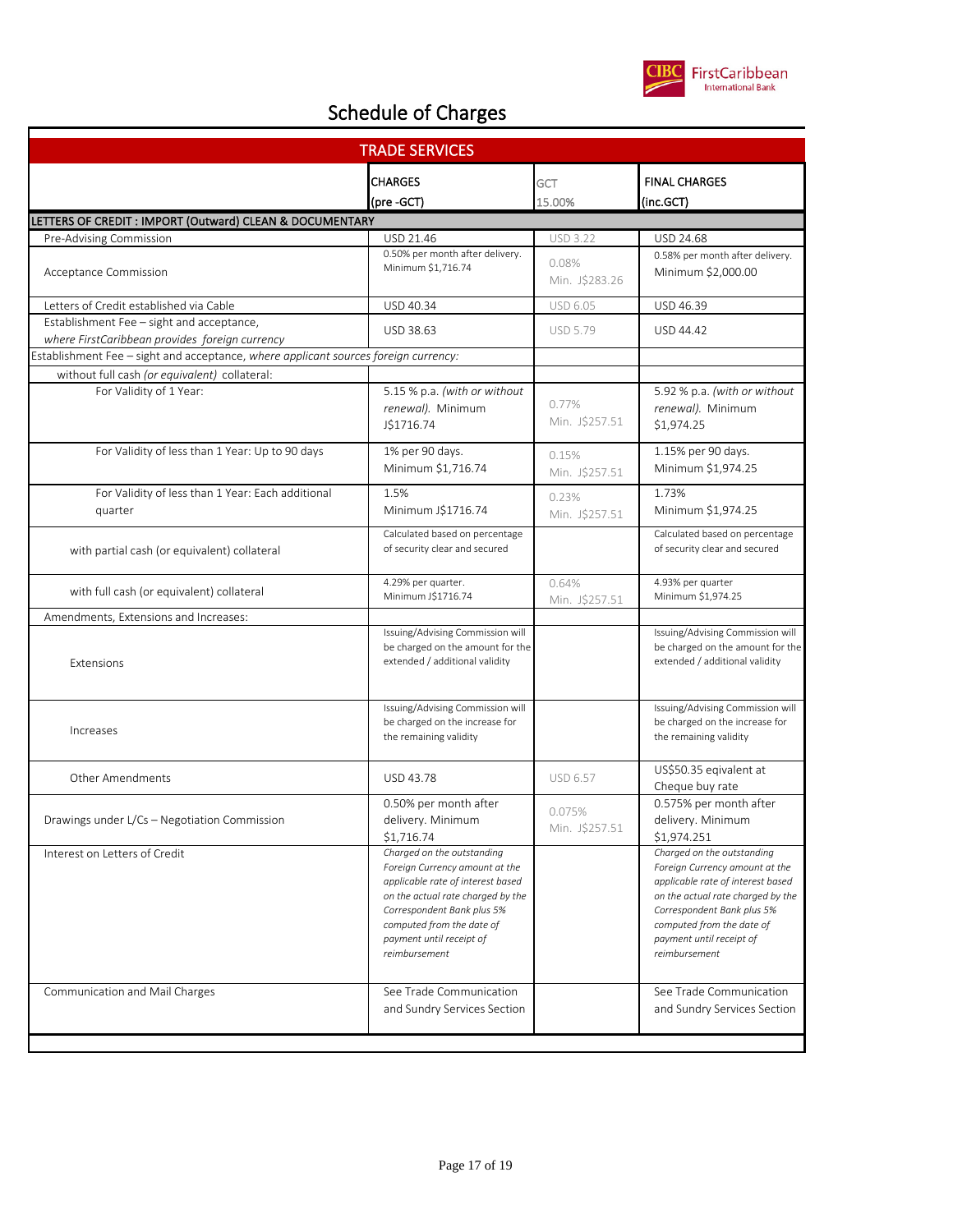

| <b>TRADE SERVICES</b>                                                                                            |                                    |                                  |                                                          |  |
|------------------------------------------------------------------------------------------------------------------|------------------------------------|----------------------------------|----------------------------------------------------------|--|
|                                                                                                                  | <b>CHARGES</b>                     | GCT                              | <b>FINAL CHARGES</b>                                     |  |
|                                                                                                                  | (pre -GCT)                         | 15.00%                           | (inc.GCT)                                                |  |
| Documentary Bills for Collections - (Import & Export)                                                            |                                    |                                  |                                                          |  |
| Exchange Charger - Sight or Tenor                                                                                | Sight selling rate applies         |                                  | Sight selling rate applies                               |  |
| Document Handling:                                                                                               |                                    |                                  |                                                          |  |
| Collection Commission:                                                                                           |                                    |                                  |                                                          |  |
| Documentary Collection Fee                                                                                       | 1%                                 | 0.15%                            | 1.15%                                                    |  |
|                                                                                                                  | Minimum \$1,072.96                 | Min. J\$160.94                   | Minimum \$1,233.90                                       |  |
| <b>Accelerated Collection Fee</b>                                                                                | 0.5%                               | 0.075%                           | 0.575%                                                   |  |
|                                                                                                                  | Min J\$600.86 Max<br>J\$7,467.81   | Min. J\$90.13<br>Max. J\$1120.17 | Min J\$690.99 Max<br>J\$8,587.98                         |  |
| Holding accepted Bills                                                                                           |                                    |                                  |                                                          |  |
| Monthly Holding Commission:                                                                                      |                                    |                                  |                                                          |  |
| Sight Bills (commencing month after arrival of goods)                                                            | JMD 261.16                         | JMD 39.17                        | JMD 300.33                                               |  |
| Mature/Accepted Bills (commencing month after                                                                    | JMD 34.33                          | JMD 5.15                         | JMD 39.48                                                |  |
| arrival of goods)                                                                                                |                                    |                                  |                                                          |  |
| Safe Custody Charge                                                                                              | JMD 51.50                          | JMD 7.73                         | JMD 59.23                                                |  |
| Shipping Guarantees re missing bills of lading:                                                                  |                                    |                                  |                                                          |  |
| First 2 months or part thereof -                                                                                 | 1.00%                              | 0.15%                            | 1.15%                                                    |  |
| Each additional month -                                                                                          | Minimum \$1,030.04<br>1.00%        | Min. J\$154.51                   | Minimum \$1,184.55                                       |  |
|                                                                                                                  | Maximum \$3,450                    | 0.15%<br>Min. J\$517.50          | 1.15%<br>Maximum \$3,967.50                              |  |
| Protest Charge                                                                                                   |                                    |                                  | J\$2467.81 + legal and out of                            |  |
|                                                                                                                  | JMD 2,145.92                       | JMD 321.89                       | pocket expenses                                          |  |
| Overdue Items Administrative charge (On collections<br>outstanding more than 2 months or 30 days after maturity) | JMD 34.33                          | JMD 5.15                         | J\$39.48 per month beginning<br>month after goods arrive |  |
| Tracers                                                                                                          | <b>USD 4.29</b>                    | J\$0.64                          | US\$4.93 + Cost                                          |  |
| Aval Commission (Guarantee Commission)                                                                           | Same as Import LC. Issuing         |                                  | Same as Import LC. Issuing                               |  |
|                                                                                                                  | commission date of Aval to         |                                  | commission date of Aval to                               |  |
|                                                                                                                  | maturity of the draft              |                                  | maturity of the draft                                    |  |
| Amendment                                                                                                        | JMD 1,716.74                       | JMD 257.51                       | JMD 1,974.25                                             |  |
| Payments to Agents                                                                                               | JMD 472.10                         | JMD 70.82                        | J\$542.92 + transfer charges                             |  |
| Return of Documents charges                                                                                      |                                    | 0.15%                            | 1.15%.                                                   |  |
|                                                                                                                  | 1%.<br>Min \$858.37 Max \$1,716.74 | Min. J\$128.76                   | Min \$987.13 Max \$1974.25                               |  |
|                                                                                                                  |                                    | Max. J\$257.51                   |                                                          |  |
| Storage of goods                                                                                                 | JMD 3,175.97                       | JMD 476.40                       | J\$3652.37 + expenses                                    |  |
| Reshipping of Goods                                                                                              | JMD 4,291.85                       | JMD 643.78                       | J\$4935.63 + expenses                                    |  |
| Bills paid in installments                                                                                       | USD 21.46                          | <b>USD 3.22</b>                  | USD 24.67                                                |  |
| Endorsement of shipping documents as attorney                                                                    | USD 21.46                          | <b>USD 3.22</b>                  | USD 24.67                                                |  |
| Endorsement of parcel post receipt                                                                               | USD 12.88                          | USD 1.93                         | USD 14.81                                                |  |
| Certificate of transfer of title to goods                                                                        | USD 21.46                          | USD 3.22                         | USD 24.67                                                |  |
| Statement of past due bill                                                                                       | USD 12.88                          | USD 1.93                         | USD 14.81                                                |  |
| Insurance of goods                                                                                               | JMD 43.48                          | JMD 6.52                         | J\$50 per \$100.00 per month or<br>part thereof          |  |
| Delivery Orders                                                                                                  | JMD 450.64                         | JMD 67.60                        | JMD 518.24                                               |  |
| <b>Bills Discounted:</b>                                                                                         |                                    |                                  |                                                          |  |
| Min applicable rate of interest on advances                                                                      | JMD 530.04                         | JMD 79.51                        | JMD 609.55                                               |  |
| Min collection charge                                                                                            | JMD 490.13                         | JMD 73.52                        | JMD 563.65                                               |  |
| Communication and Mail Charges                                                                                   | See Trade Communication and        |                                  | See Trade Communication and                              |  |
|                                                                                                                  | Sundry Services Section            |                                  | Sundry Services Section                                  |  |